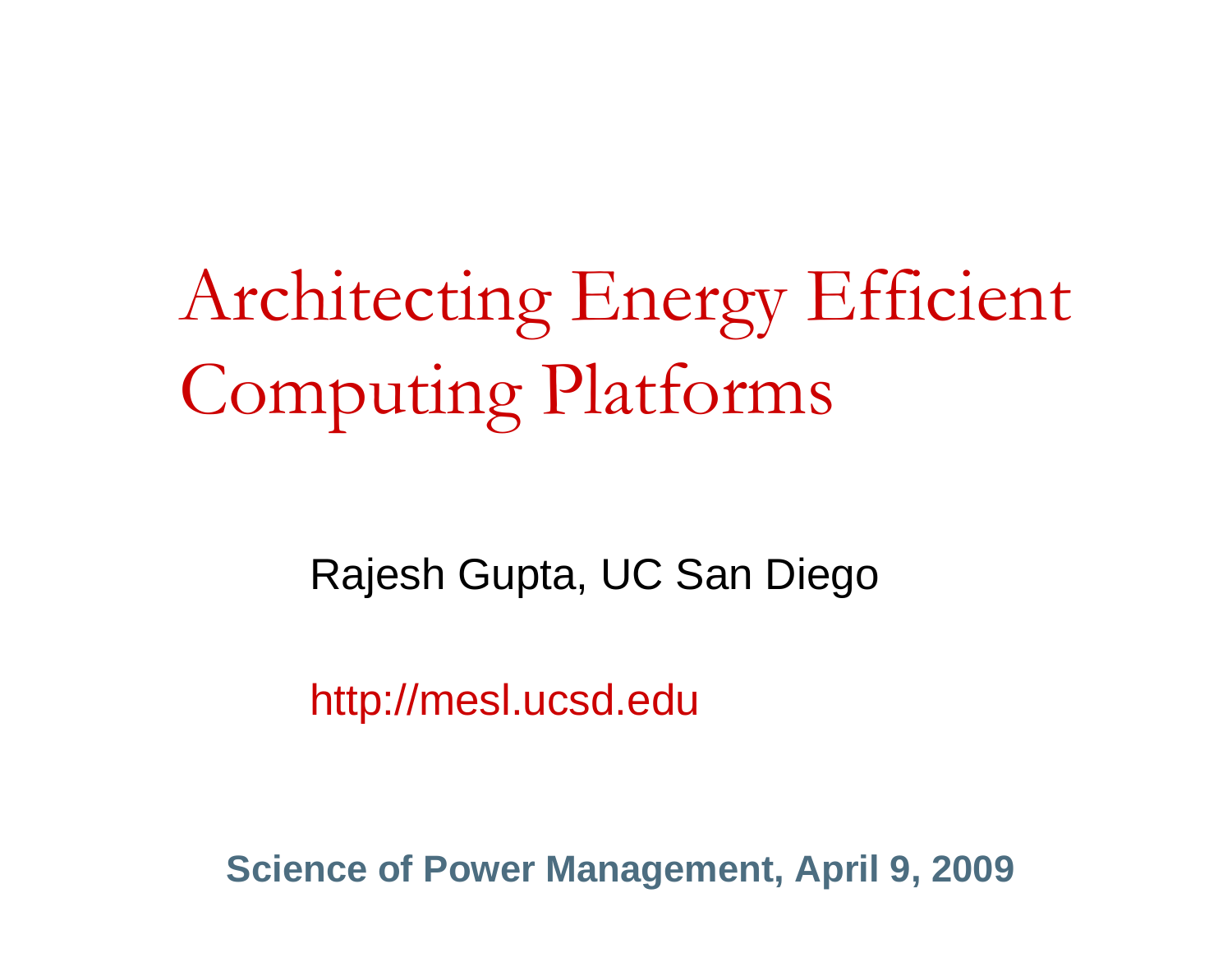# Credits: Energy Related Projects & Teams

- $\mathbb{R}^n$  Completed Efforts
	- $\Box$  Power Aware Distributed Systems (PADS)
		- Mani Srivastava, UCLA
		- $\mathcal{L}_{\mathcal{A}}$ Cristiano Pereira, Arun Kejariwal.
	- $\Box$  Formal Methods in Power Management
		- $\overline{\phantom{a}}$ Sandy Irani, UC Irvine
		- u Sandeep Shukla, Virginia Tech
		- n. Ravindra Jejurikar, Dinesh Ramanathan, Zhen Ma
- $\mathcal{L}_{\mathcal{A}}$  Ongoing
	- $\Box$  System level Power Management
		- $\overline{\phantom{a}}$  Yuvraj Agrawal, Zhong Yi Jin, Packet Digital, MSR (Ranveer Chandra, Victor Bahl)
	- $\Box$  GreenLight: Coherent Coprocessing for Energy Efficient Computing
		- П Joel Coburn, Arup De, Gerald Clark, M. Florea, ….Tom DeFanti
- Launching: Non-Volatile Data Intensive Supercomputing NV-DISC
	- $\Box$ Arup De, Steve Swanson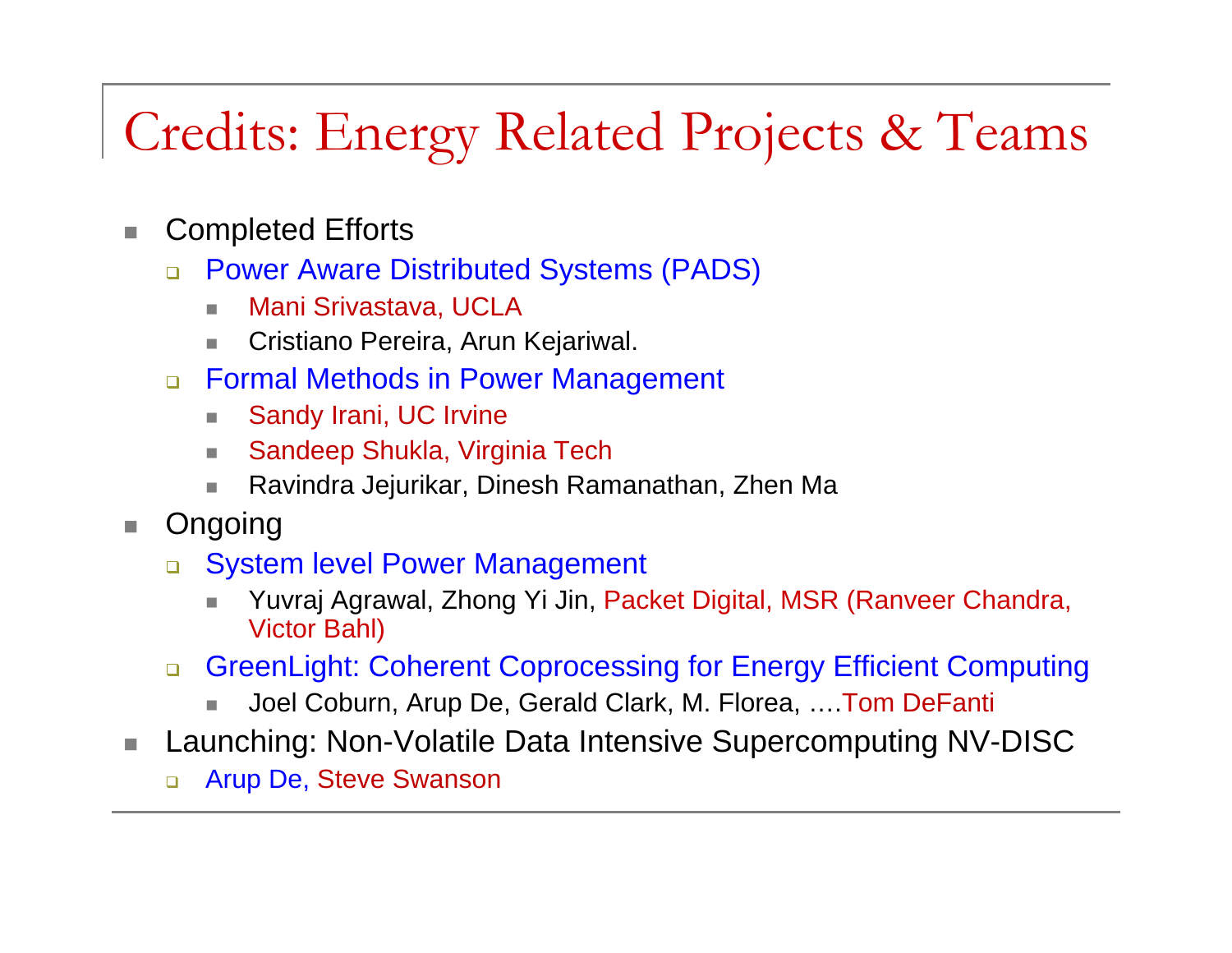# Outline

- h. ■ Energy and Computing
- Three Observations
- Approach and Lessons Learnt
	- □ Architectural Design for Low Power
	- Algorithm Design for Power Management
- Cross-layer optimization and awareness For aggressive duty-cycling
- $\blacksquare$  Takeaways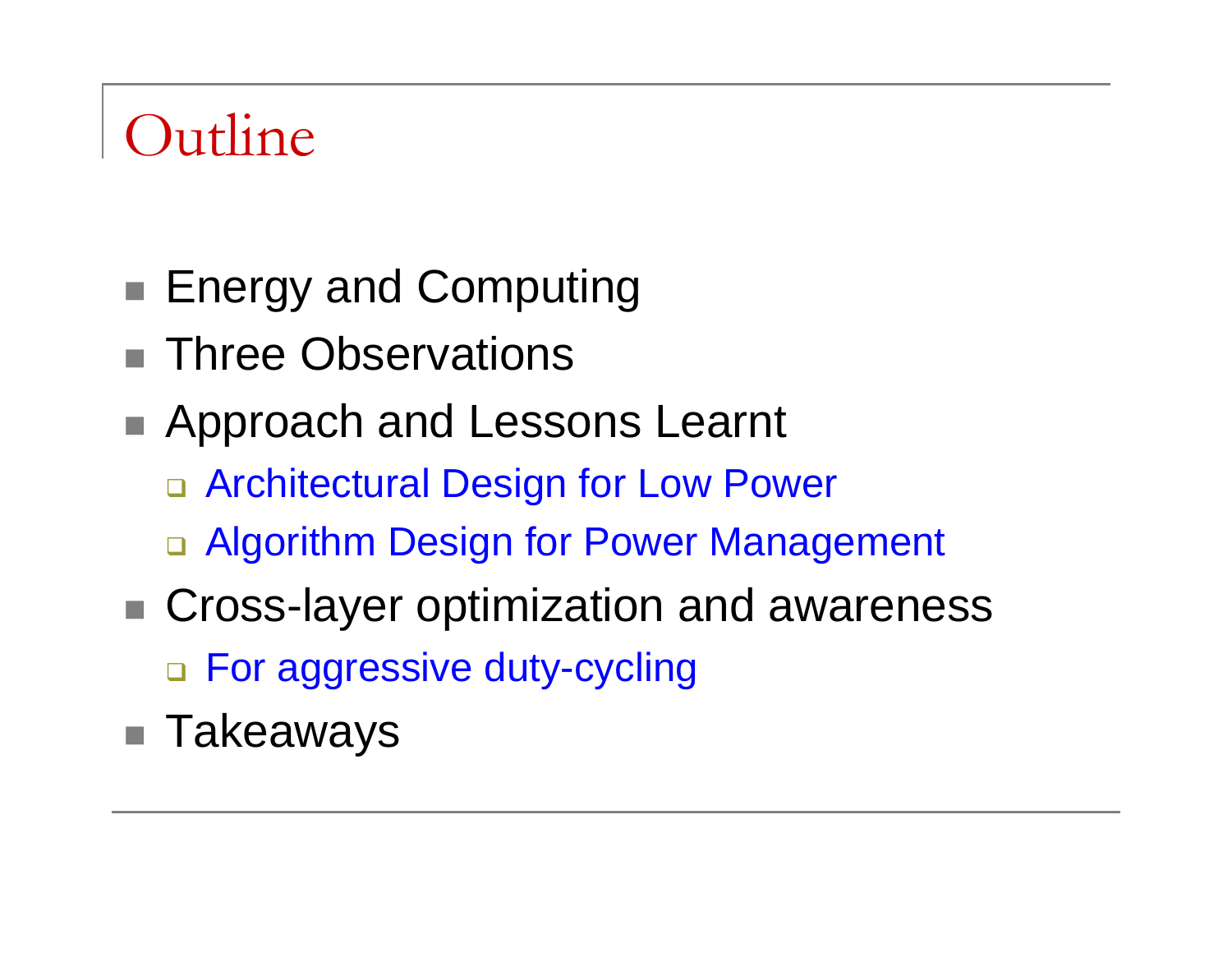Energy Efficiency is at the front & center of all forms of computing

 $\mathcal{L}_{\mathcal{A}}$  Current architectural offerings range from 300 µW to 30mW per (reasonable) MIPS.

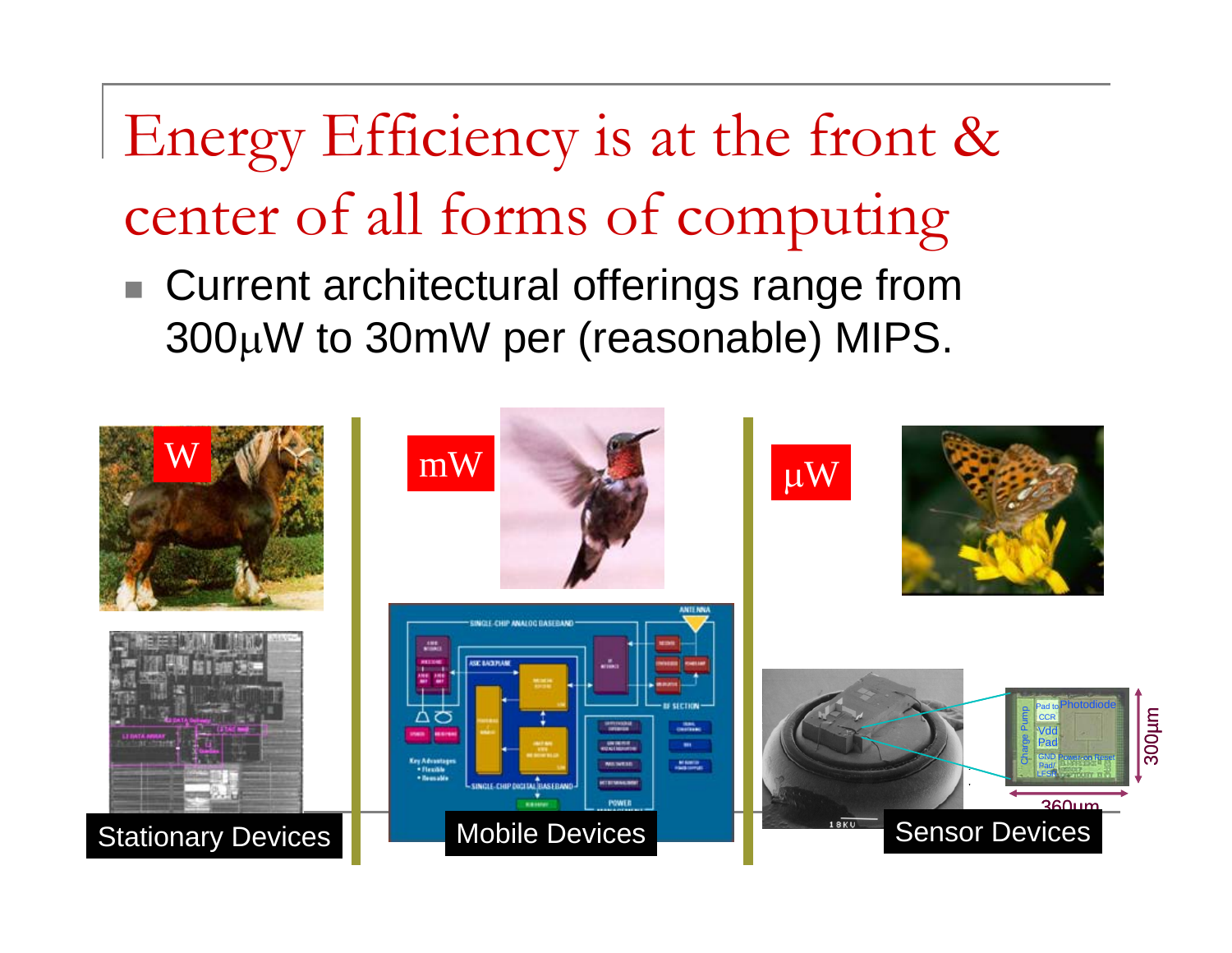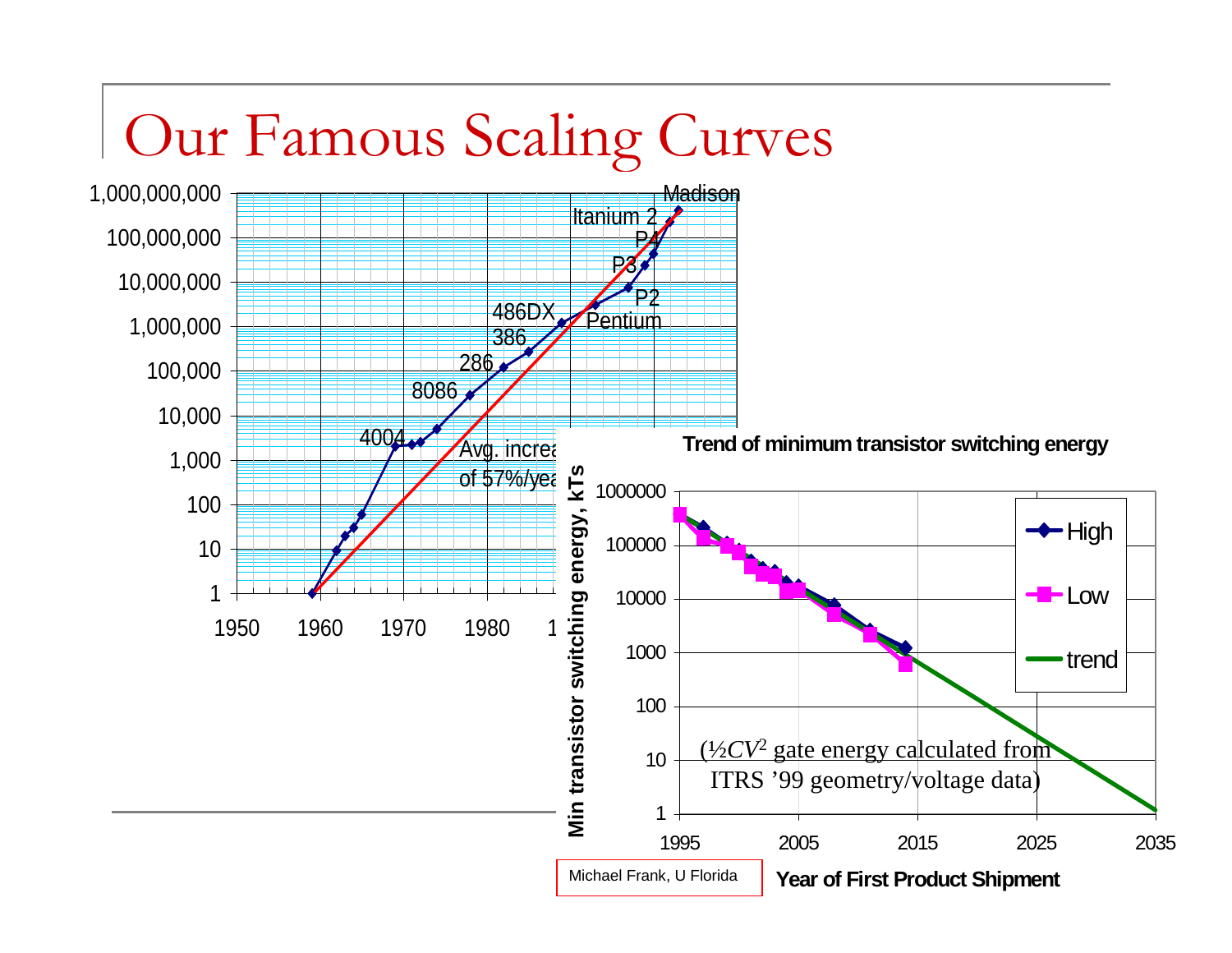# Physicists and Computer Scientists Have Been Here Before

- п Confirmed physical theories define limits
	- $\Box$ Relativity: speed of light: latencies, bandwidth
	- Quantum: uncertainty: information capacity
	- $\Box$ Quantum: energy, reversibility: processing rate, energy/op
- **College**  Newton, Einstein:
	- $\Box$ Energy and mass are the same thing in different units
	- $\Box$  Energy, matter can not exceed SOL. If you do, there exists a FOR in which causality is violated
- $\mathcal{L}_{\mathcal{A}}$  Thermodynamics relates heat, temperature and work
	- □ Entropy = heat/temperature = log (#states)
- $\overline{\phantom{a}}$  Feynman, von Neuman, Shannon, Landauer
	- $\Box$  Entropy = amount of unknown or incompressible information in a physical system
	- □ Information loss equates heat generation
	- $\Box$ Minimum energy per op same as min energy per bit
	- ❏ Energy lost to heat,  $S.T = kT \ln 2$  per bit loss, 18eV at 300K

**Minimum Vdd of 48mV (with 30mV swing) verified by several groups. Realistically approaching 200mW.**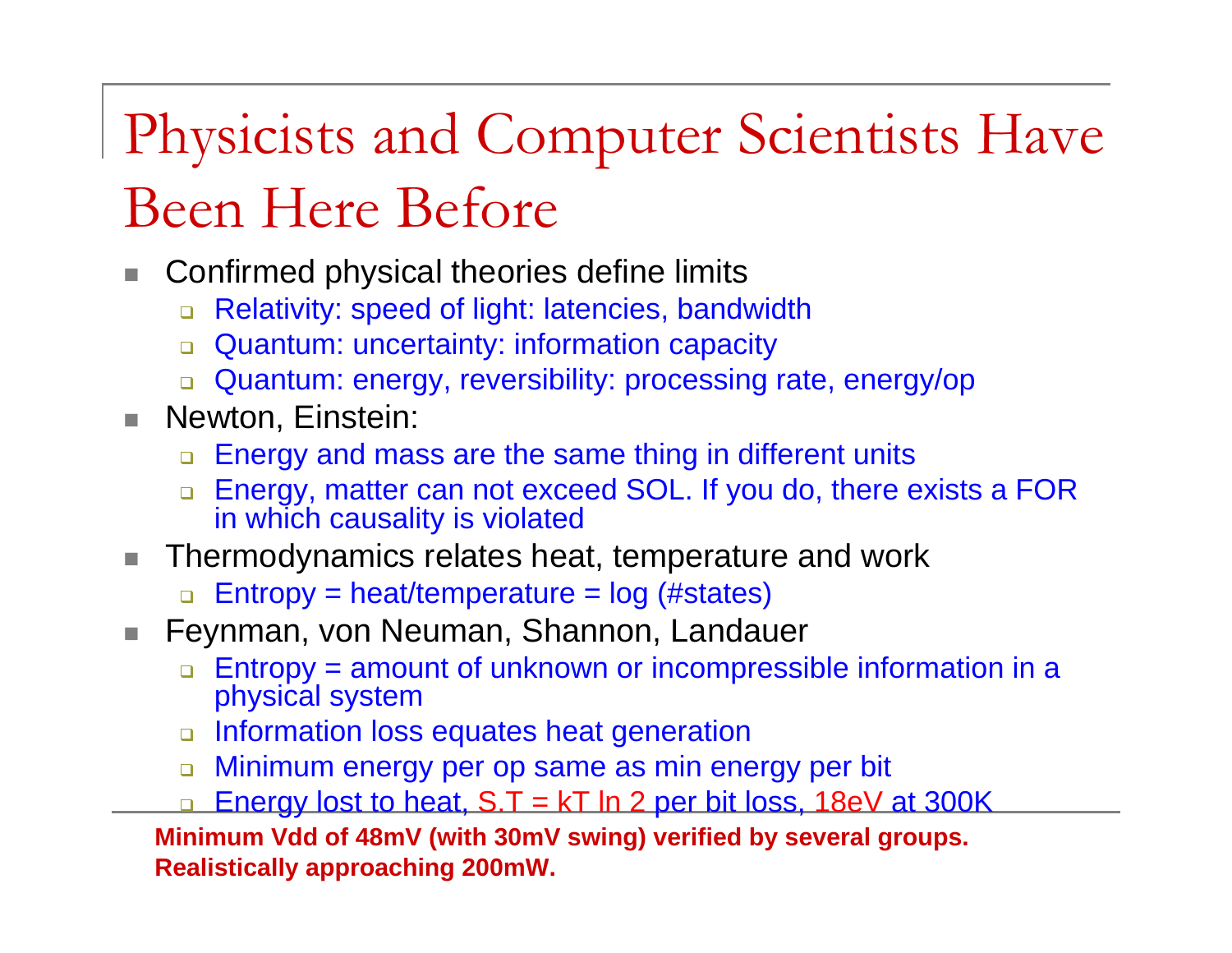# Our Work: Know or Find Limits, Architectural Design to Reach Limits

- $\mathcal{L}_{\mathcal{A}}$  Hardware:
	- $\Box$  What is the right choice and combinations of components? Processors, Radios, Storage, Networking. [Mobisys 07-08, NSDI 09]
- Power System States and Transitions
	- $\Box$  What is the right choice of power states and methods to move among these? Dynamic power management, Speed Scaling.<br>[TCAS-I 09, TOA 07, TCOMP 06, TCAD 06]

#### $\mathcal{L}_{\mathcal{A}}$ **Software**

 $\Box$  How to manage power-related decisions across abstraction layers (more in software than hardware)? Metadata methods, reflection, introspection. [TVLSI 06, IPDPS 05]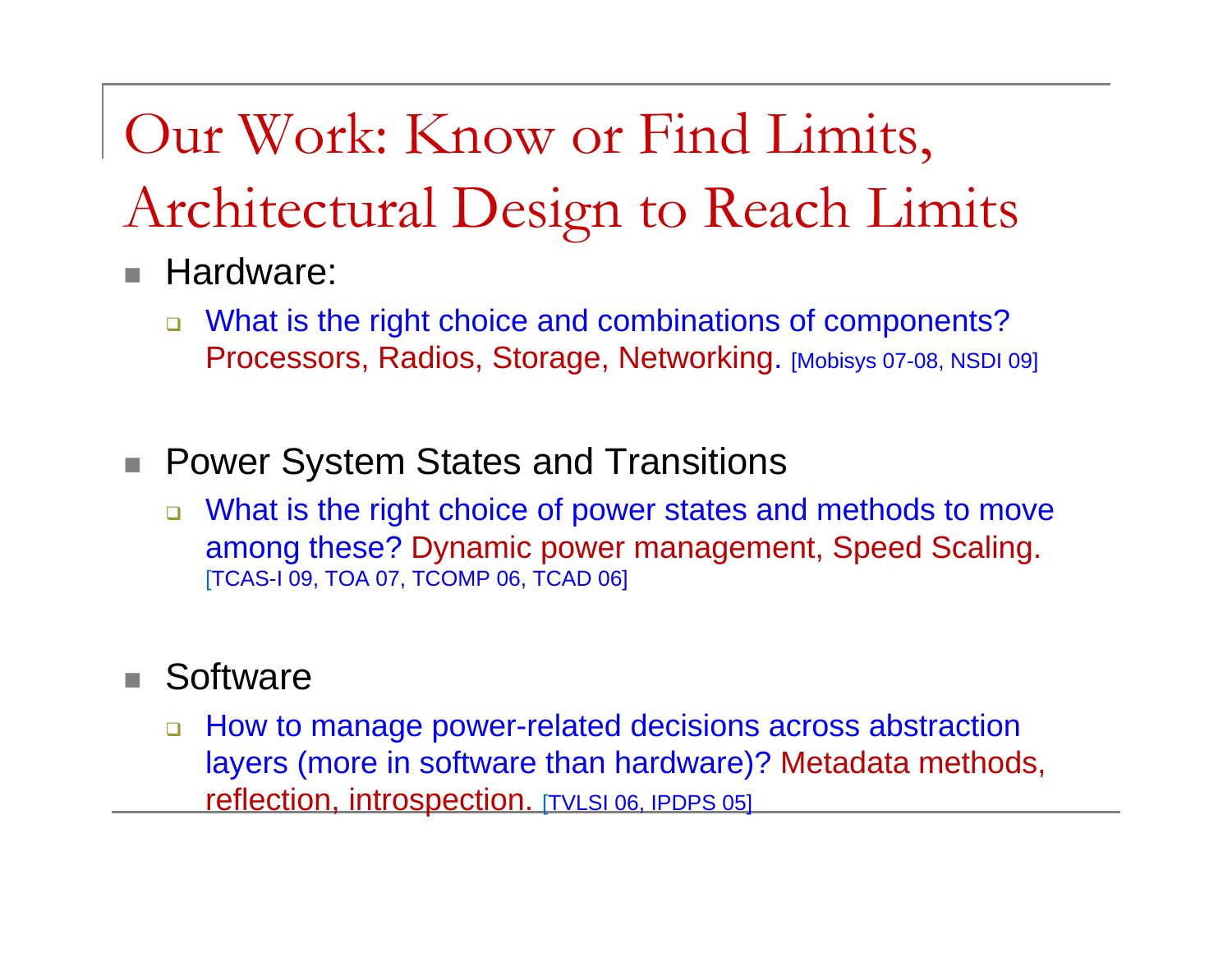Three Important Observations

O1. Hardware is increasingly heterogeneous

□ Component efficiency rated against absolute performance delivered

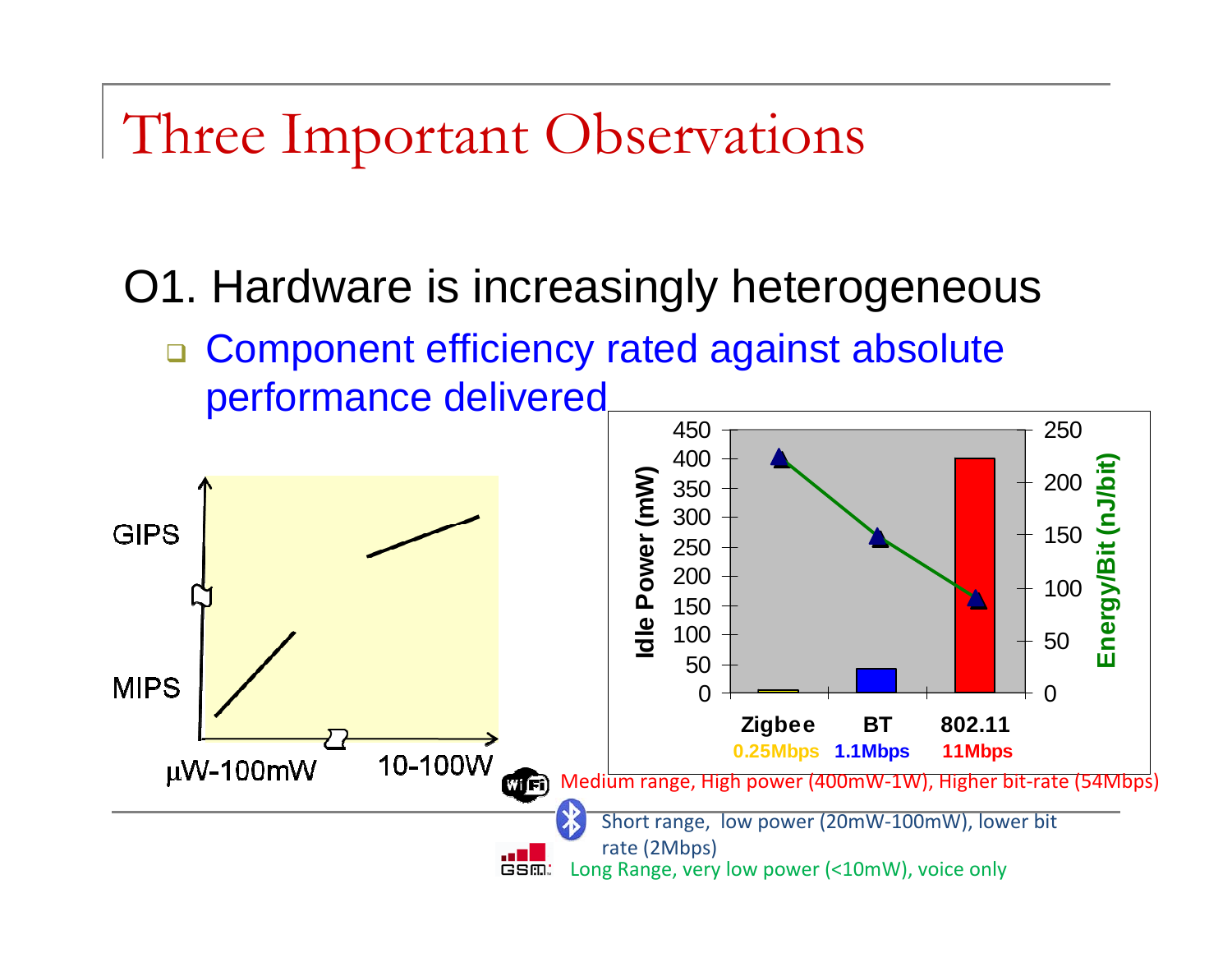# Three Important Observations

O2. Tremendous dynamic variation in power use

□ 6-10x variation in power from active to sleep modes, even more in radios



O3. Abstraction stack has a real (high) cost for energy.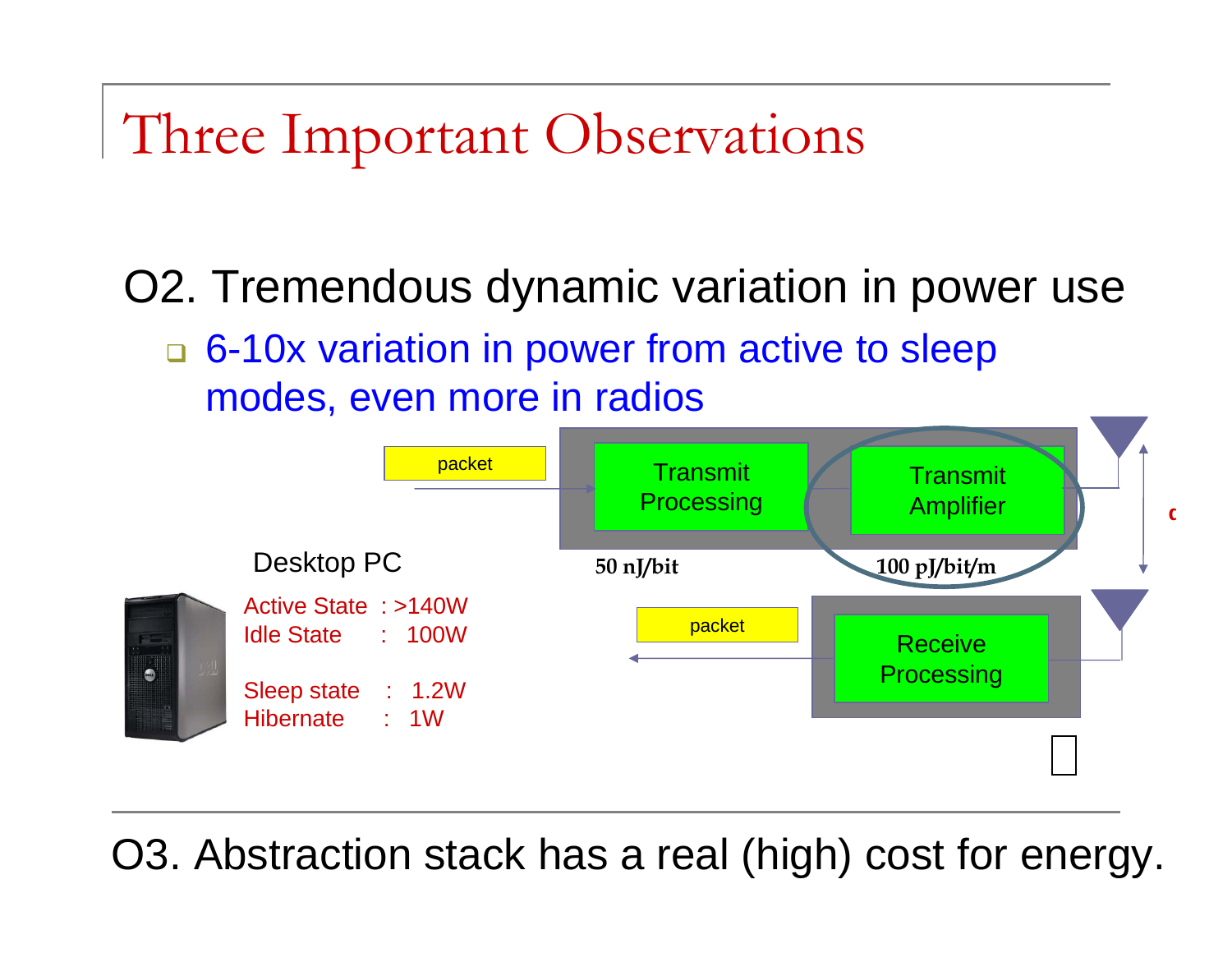Improving Energy Efficiency: Three Approaches

Reduce distance (O1)

 $\Box$ Physical, logical

## Minimize wasted work (O2)

 $\mathbb{R}^3$ Shutdown, slowdown, procrastinate

Specialized *heterogeneous* processing (O3)

 $\Box$ In a generalized execution environment

**Apply these lessons to build better architectures, power management algorithms.**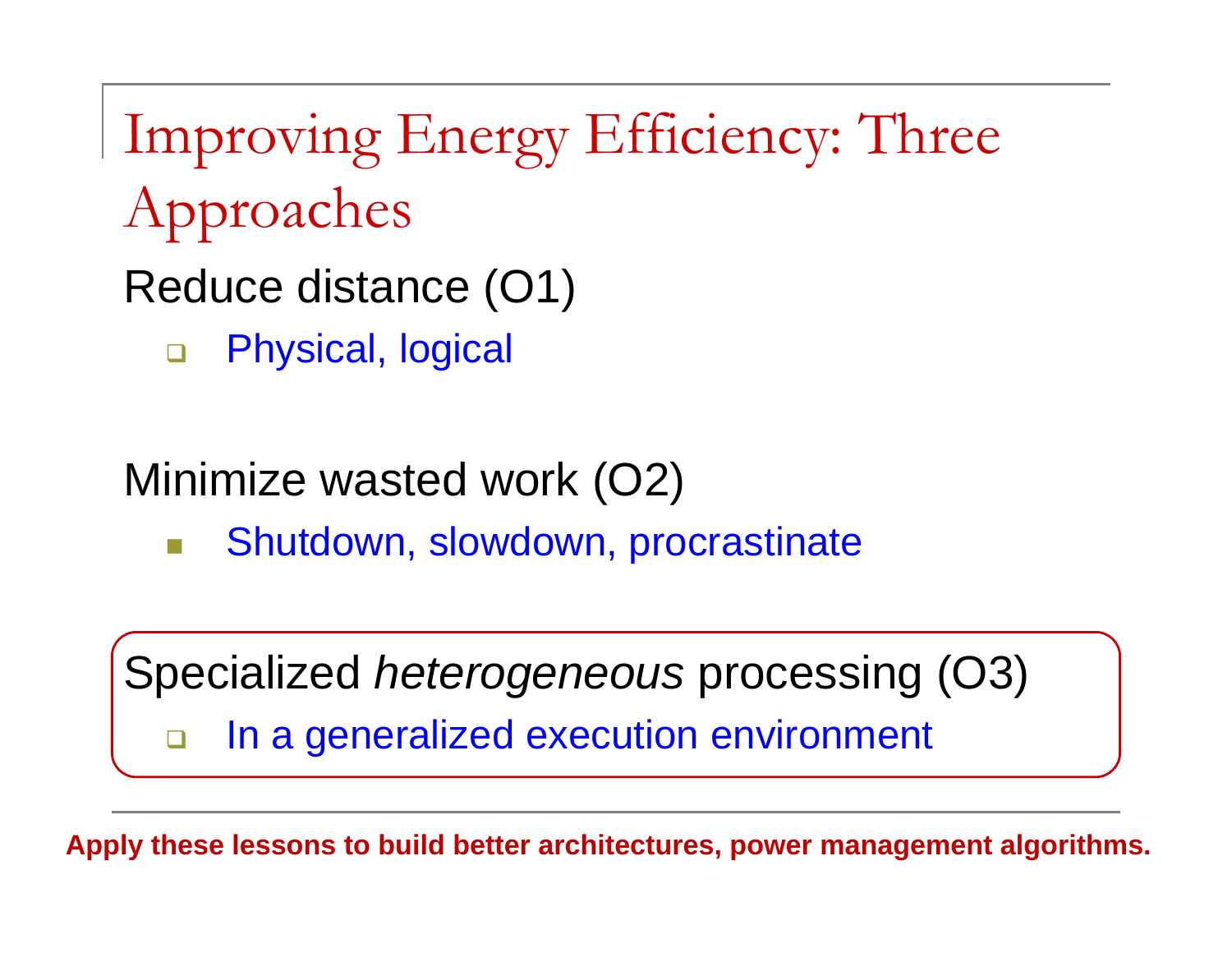# Introduce & Exploit Heterogeneity

- h. **Exploit the wide range of power consumption**  $\Box$  Duty-cycle higher power consumers □ …in lieu of low power alternatives when possible
- $\blacksquare$  To do this well, three things must happen
	- □ Subsystems must be "functionally similar"
		- п Radios – fundamentally send bits across the air
	- □ Subsystems must be "heterogeneous"
		- п Operate in different power performance regimes
	- □ Subsystems must "collaborate"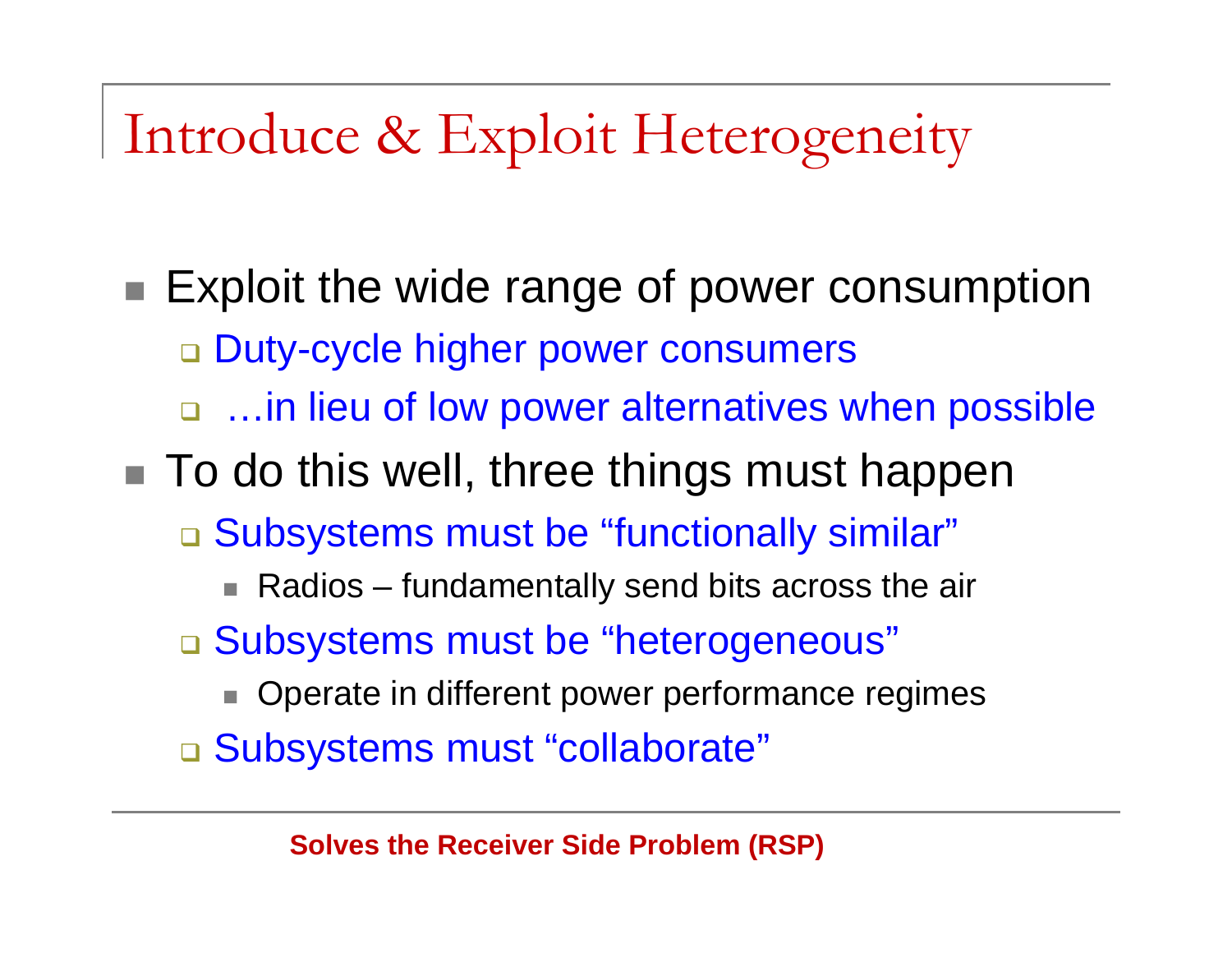Architectural Collaboration

#### $\mathcal{L}_{\mathcal{A}}$  Duty cycle the more power consuming resource using the other

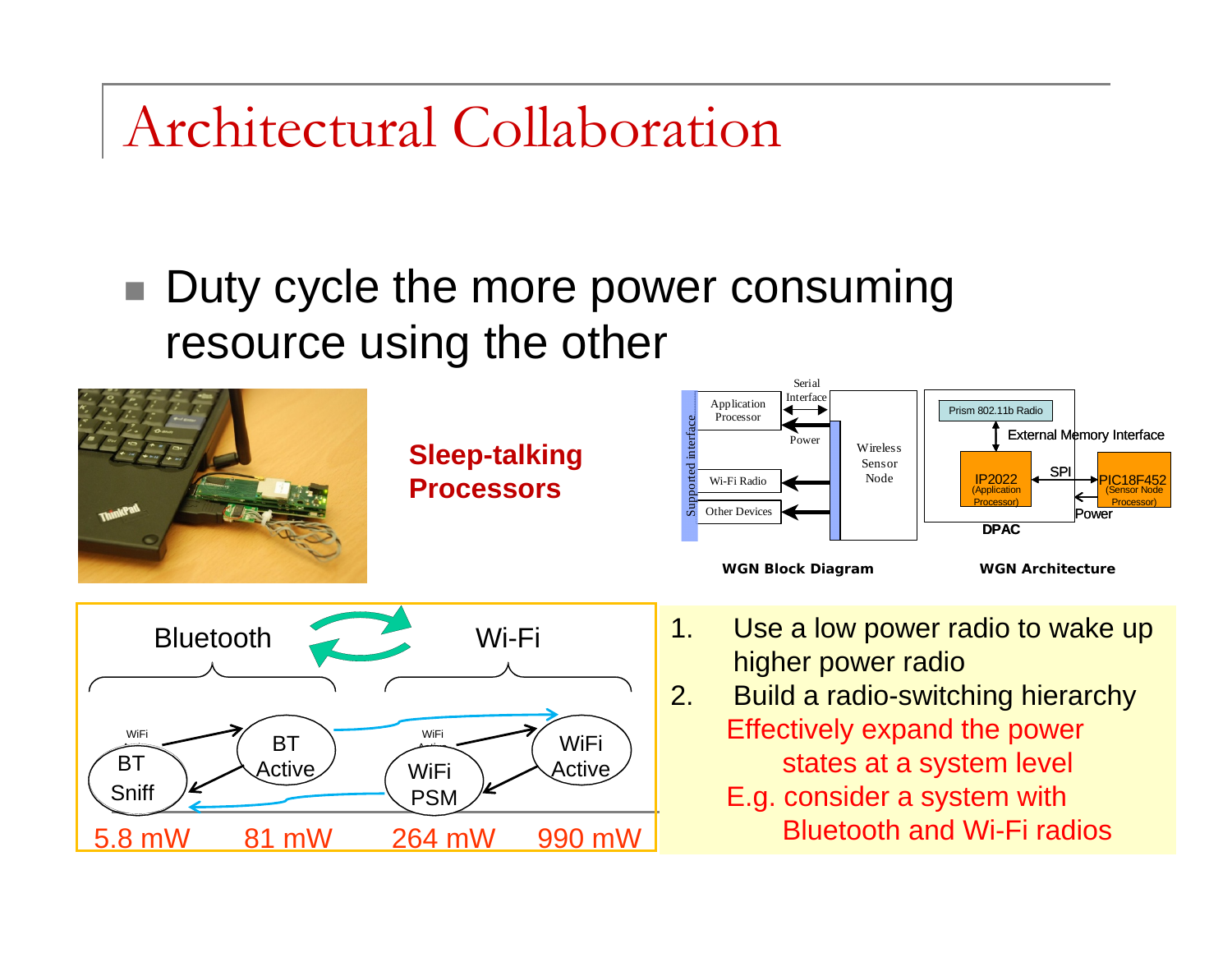# Collaborate and Coordinate



DAC 2003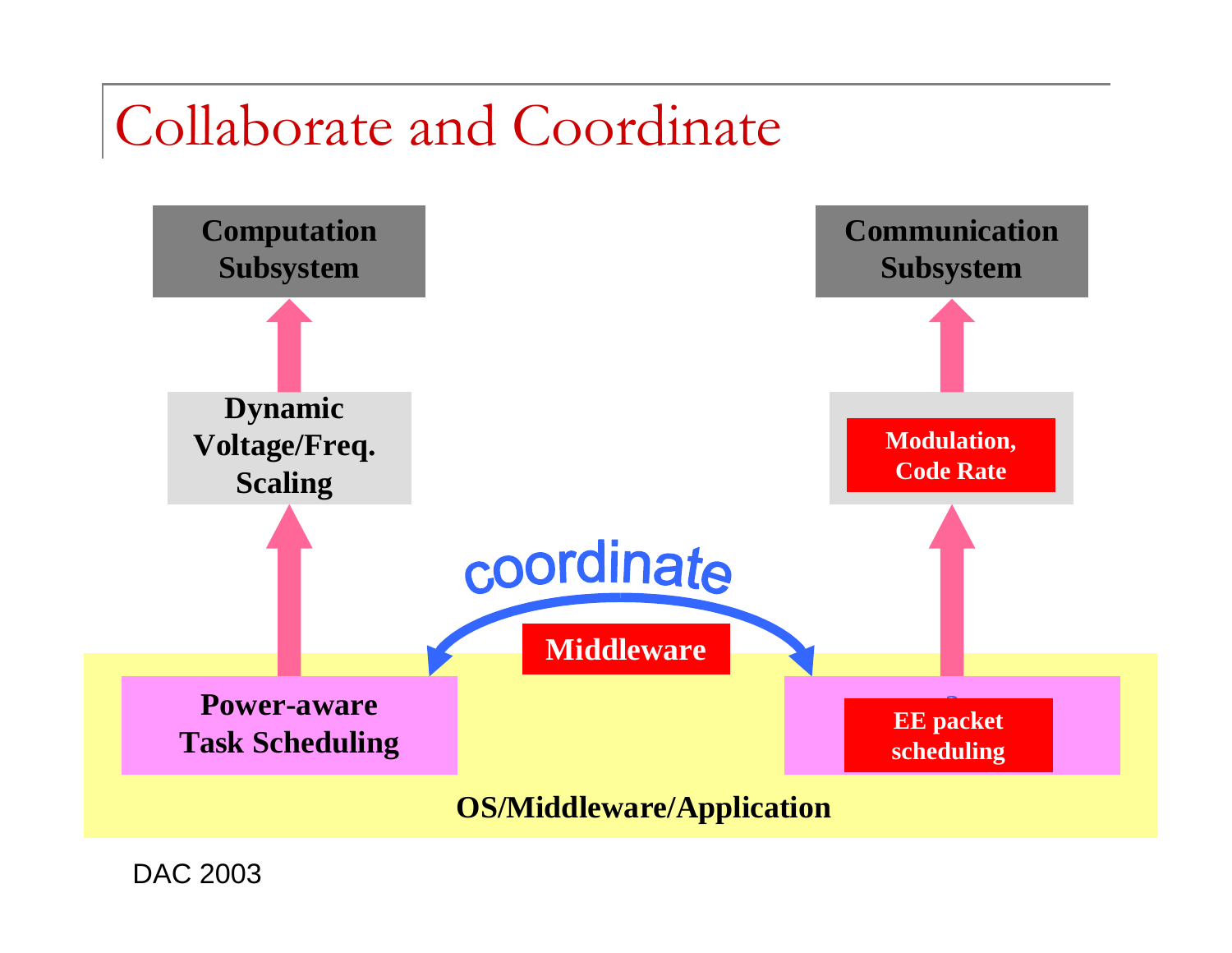# Collaborating Radios

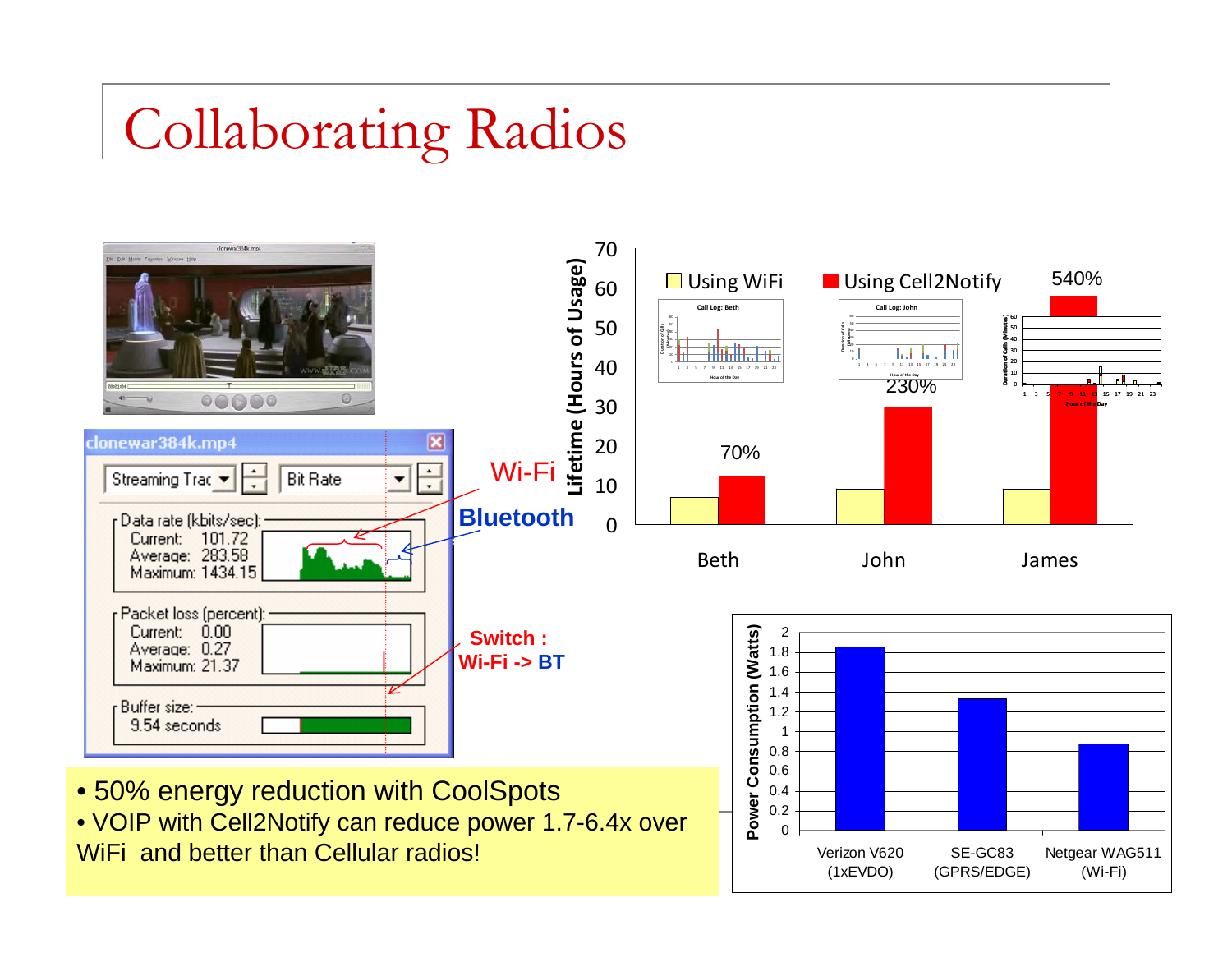# Collaborating Processors

- □ Problem: Power State Design Runs Into Use Models
	- Hosts (PCs) are either Awake (Active) or Sleep (Inactive)
	- □ Power consumed when Awake = 100X power in Sleep!
	- Network: Assumes hosts are always "Connected" (Awake)
- □ Users want machines with the availability of active machine, power of a sleeping machine.

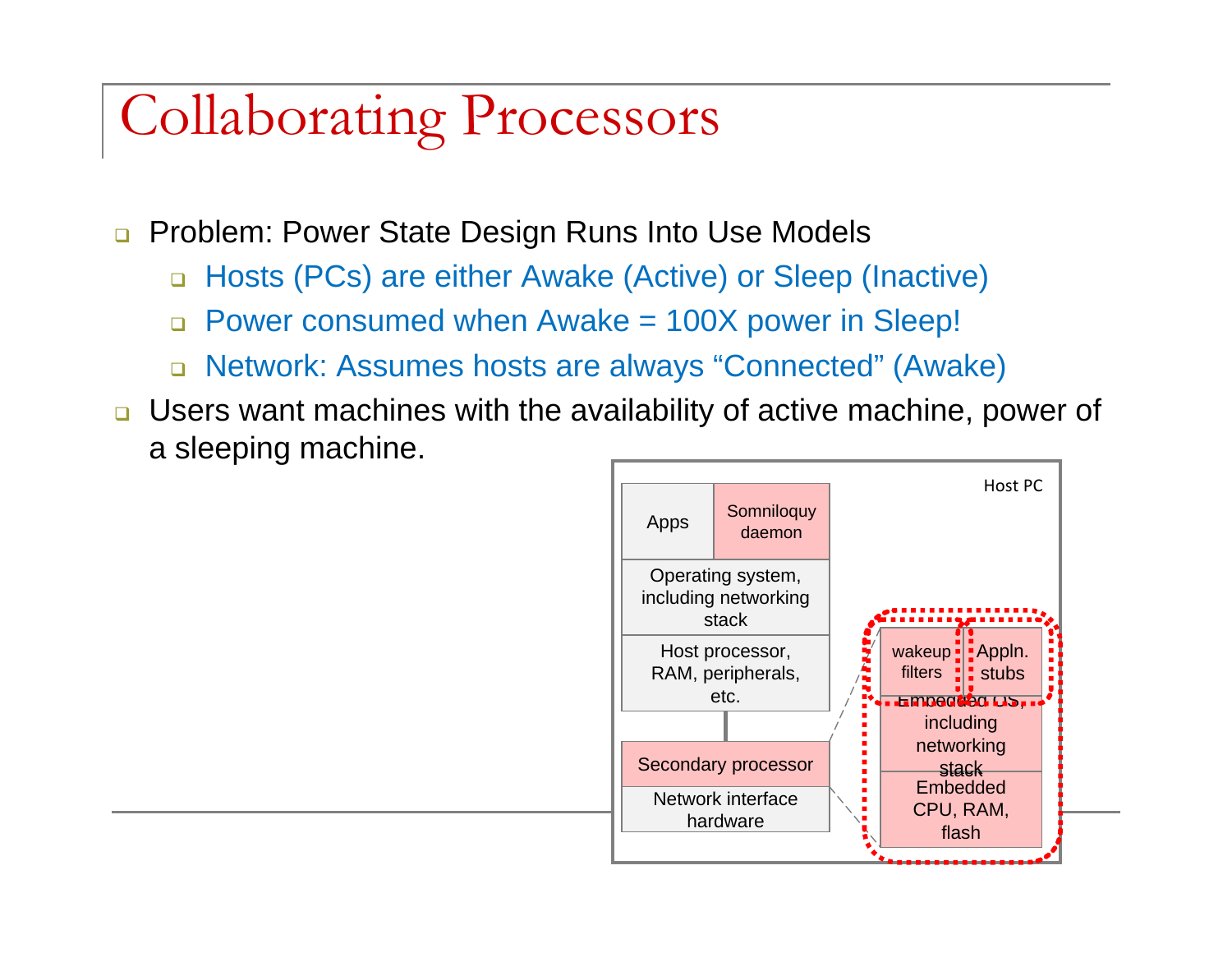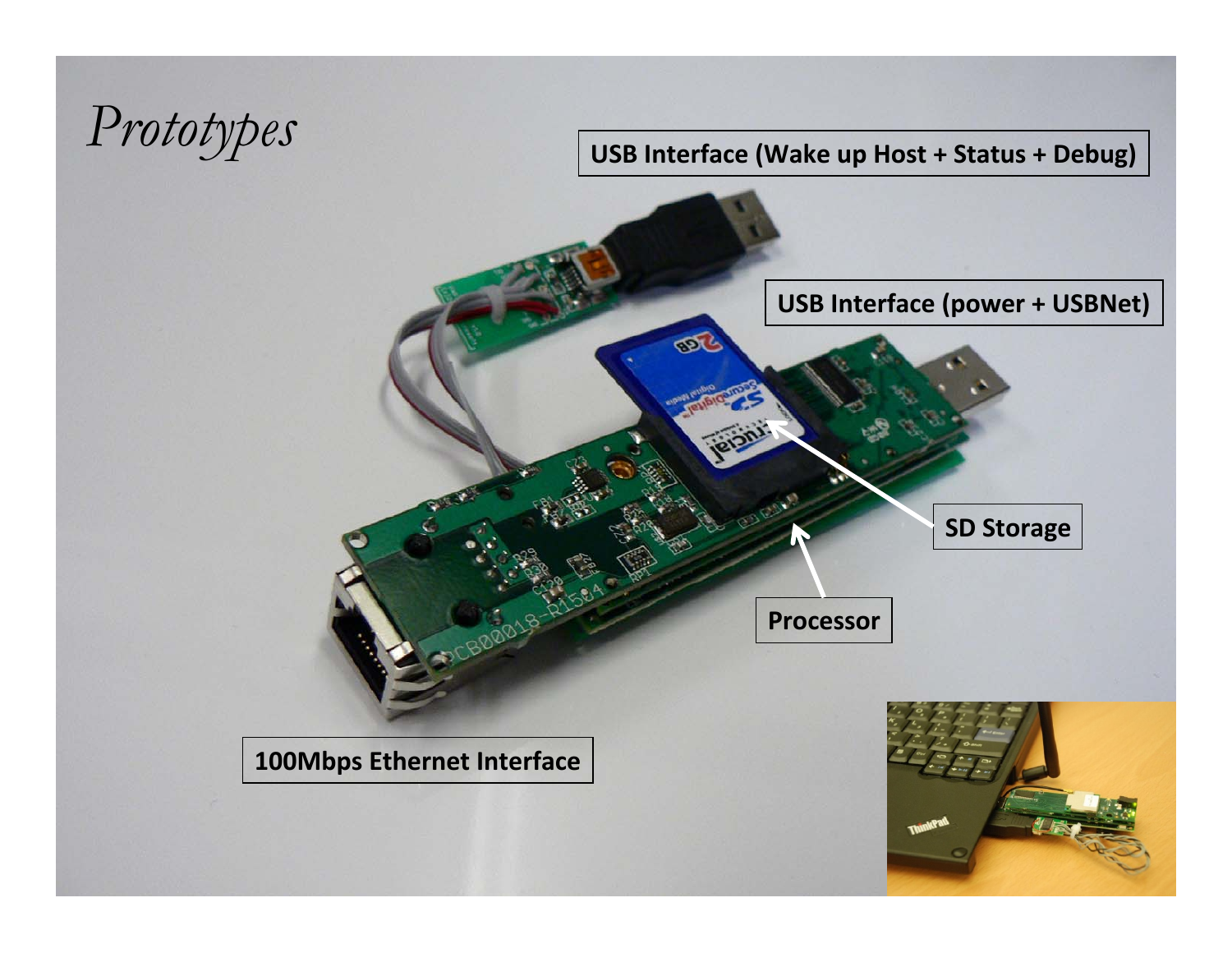# Network, Application Level Reachability

- Respond to "ping", ARP queries, maintain DHCP
- Maintain availability across the entire protocol stack
- P. E.g. ARP(layer 2), ICMP(layer 3), SSH (Application layer)

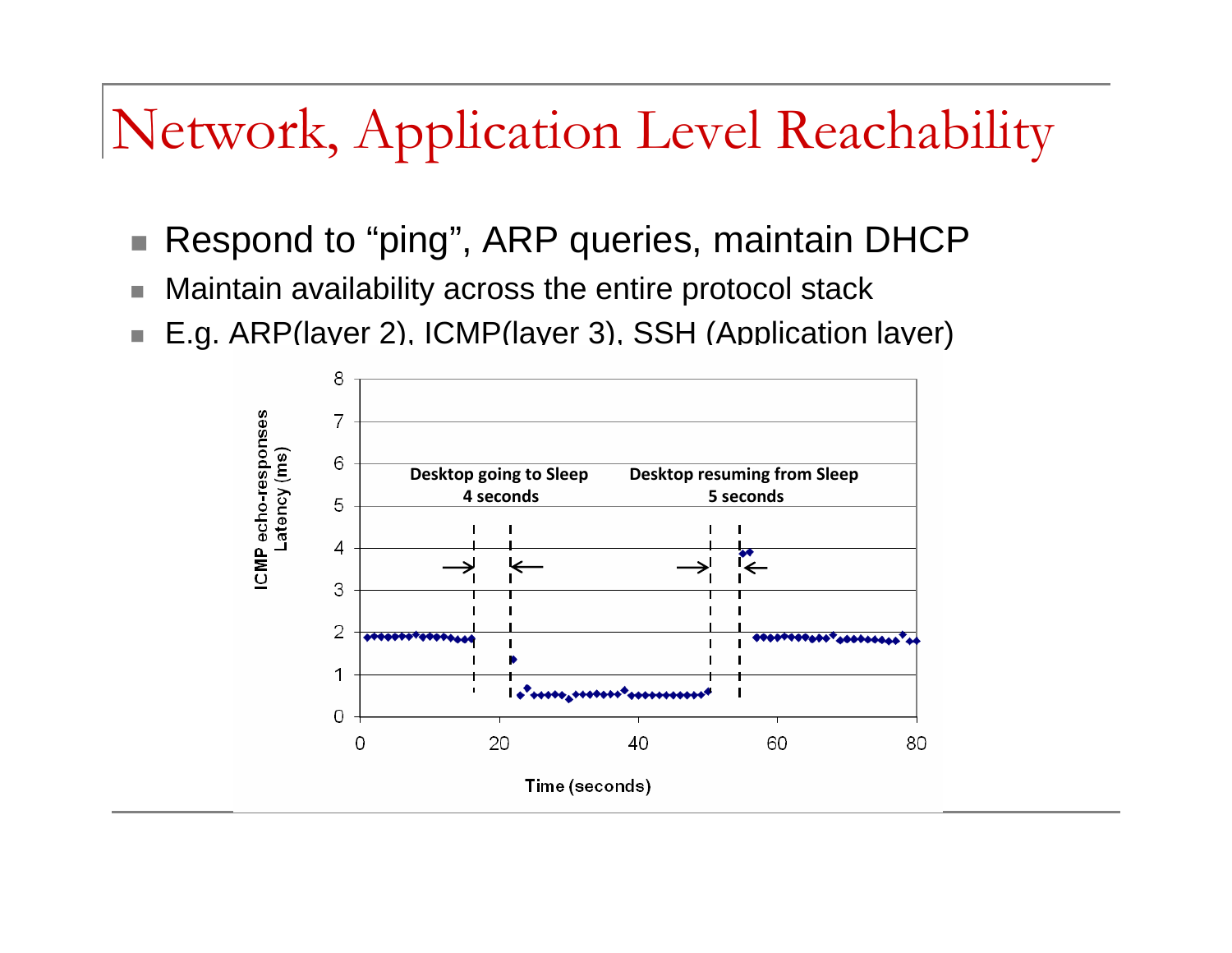## Web downloads

 200MB flash storage, download when PC is asleep □ Wake up PC and upload to PC when needed



## **92% less energy than using the host PC for download**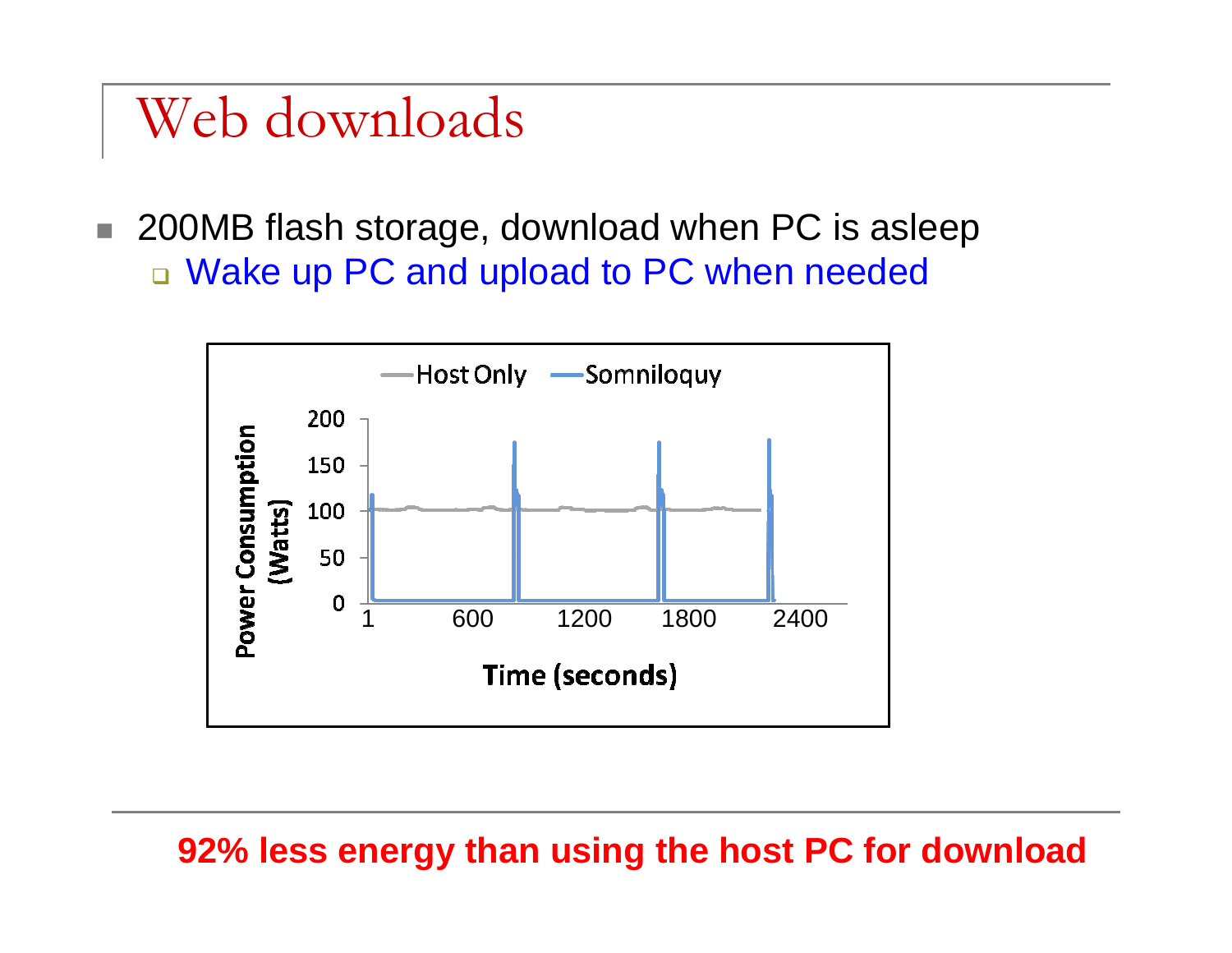# Desktops: Power Savings

| <b>State</b>              | <b>Power</b> |
|---------------------------|--------------|
| <b>Normal Idle State</b>  | 102.1W       |
| Lowest CPU frequency      | 97.4W        |
| Disable Multiple cores    | 93.1W        |
| "Base Power"              | 93.1W        |
| <b>Suspend state (S3)</b> | <b>1.2W</b>  |



**Dell Optiplex 745 Power Consumption and transitions between states** 

## Using Somniloquy:

- Power drops from >100W to <5W
- Assuming a 45 hour work week
	- $\Box$ 620kWh saved per year
	- □ US \$56 savings, 378 kg CO $_{\rm 2}$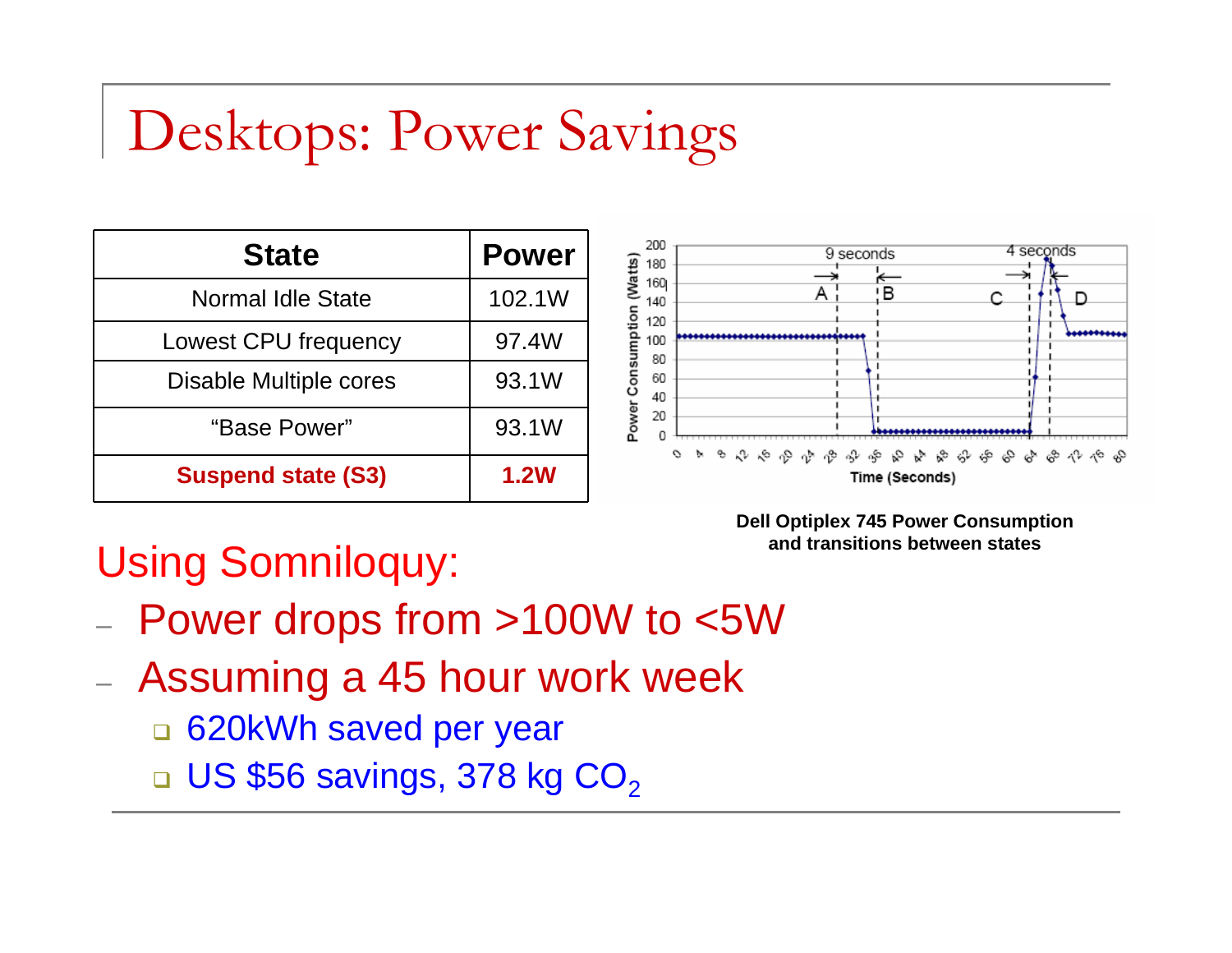# Laptops: Extends Battery Lifetime

IBM X60 Power Consumption



Using Somniloquy:

- $-$  Power drops from >11W to 1W,
	- $\Box$ Battery life increases from <6 hours to >60 hours
- $\equiv$  Provides functionality of the "Baseline" state
	- $\Box$ Power consumption similar to "Sleep" state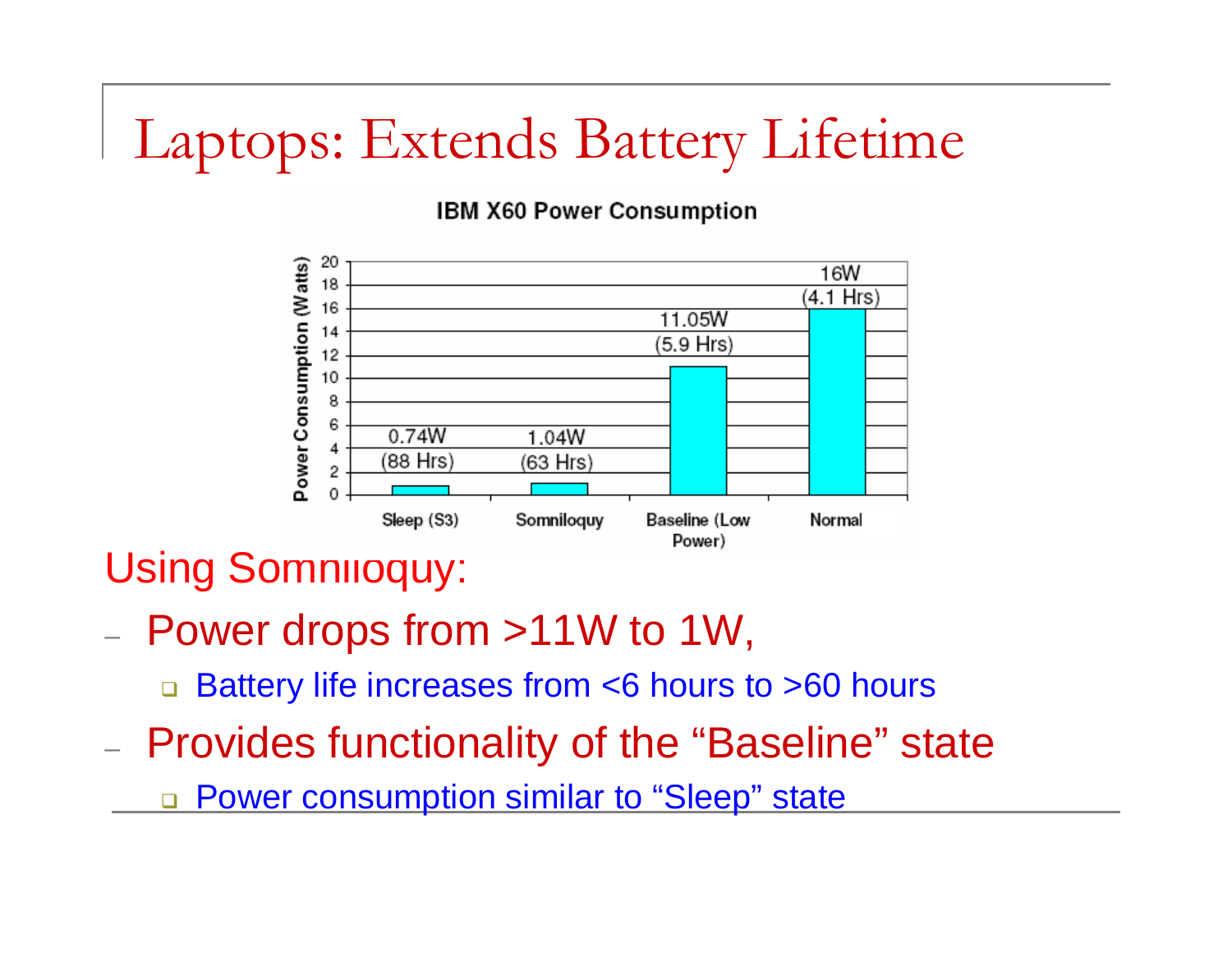Improving Energy Efficiency

Reduce distance (O1)

 $\Box$ Physical, logical

Minimize wasted work (O2)

 $\mathbb{R}^3$ Shutdown, slowdown, procrastinate

### Specialized *heterogeneous* processing (O3)  $\Box$ In a generalized execution environment

**Apply these lessons to build better architectures, power management algorithms.**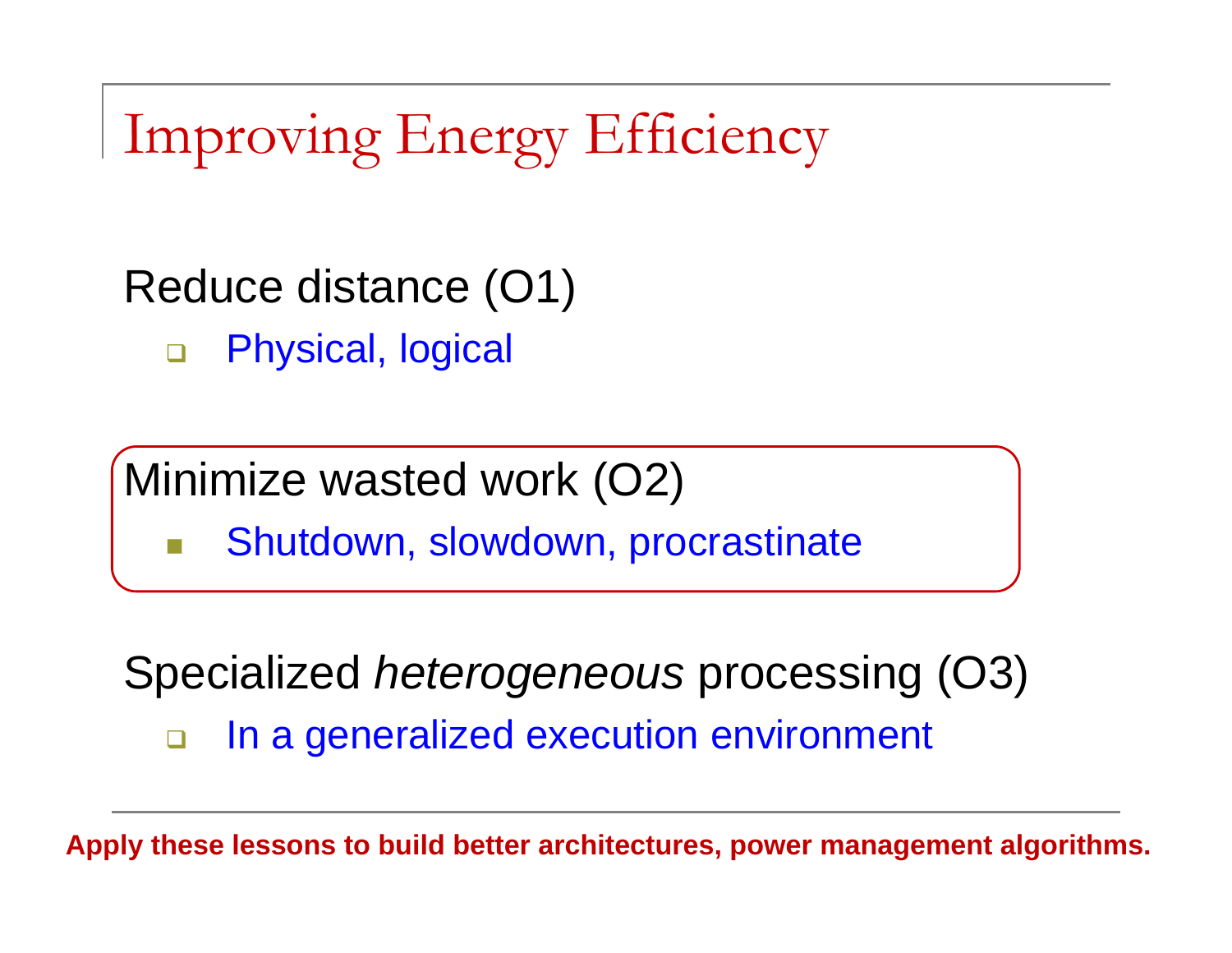# Algorithmically, there are basically two

ways to save power

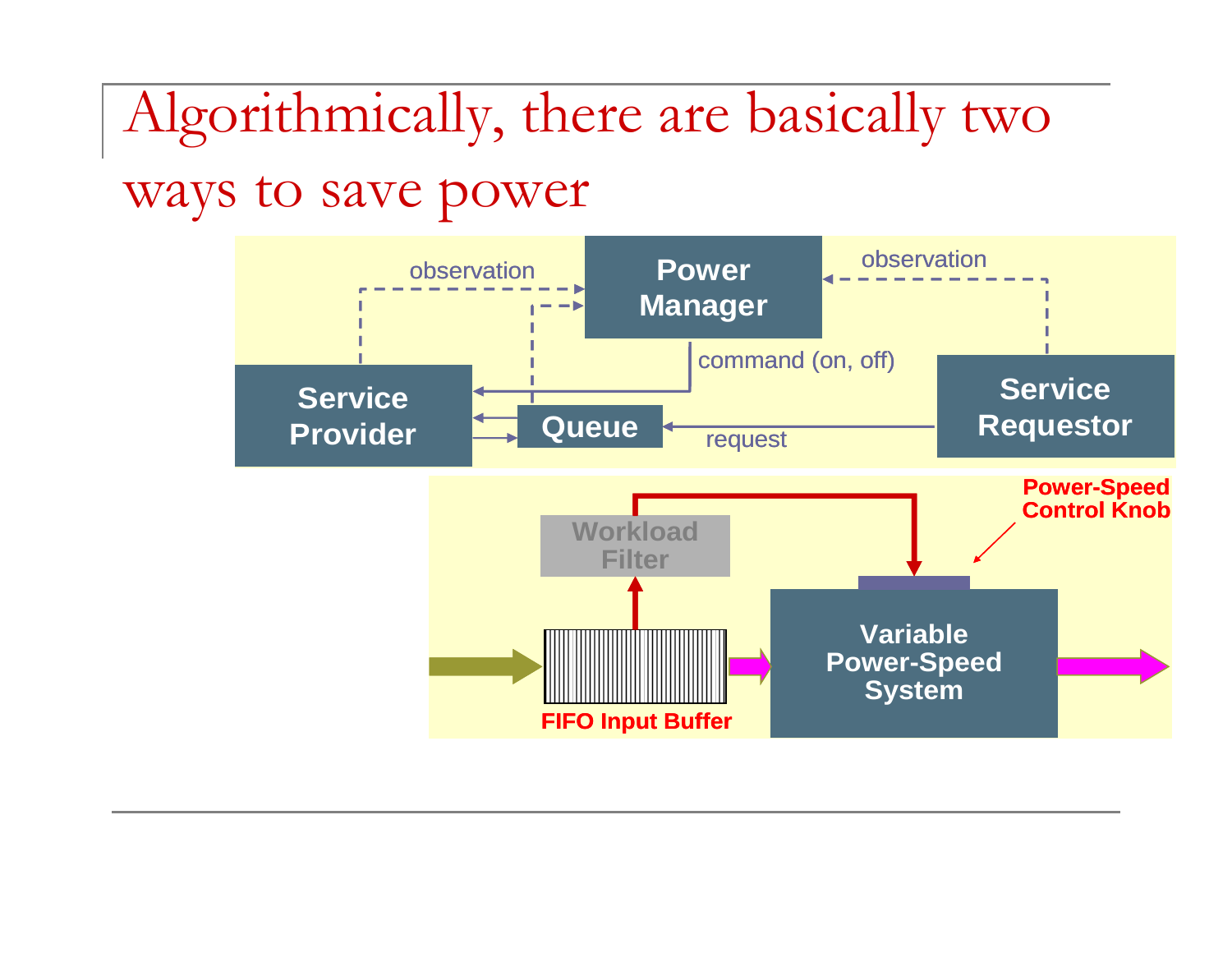Algorithmically, there are basically two ways to save power

- $\mathcal{C}^{\mathcal{A}}$  Shutdown through choice of right system & device states
	- ❏ Multiple sleep states
	- Also known as Dynamic Power Management (DPM)
- $\overline{\phantom{a}}$  Slowdown through choice of right system & device states
	- □ Multiple active states
	- Also known as Dynamic Voltage/Frequency Scaling (DVS)
- п DPM + DVS
	- □ Choice between amount of slowdown and shutdown



Competitive and Adversarial Approaches using Probabilistic Model Checking

Machine Learning Techniques

Convex Optimization for Thermally Efficient Chip Design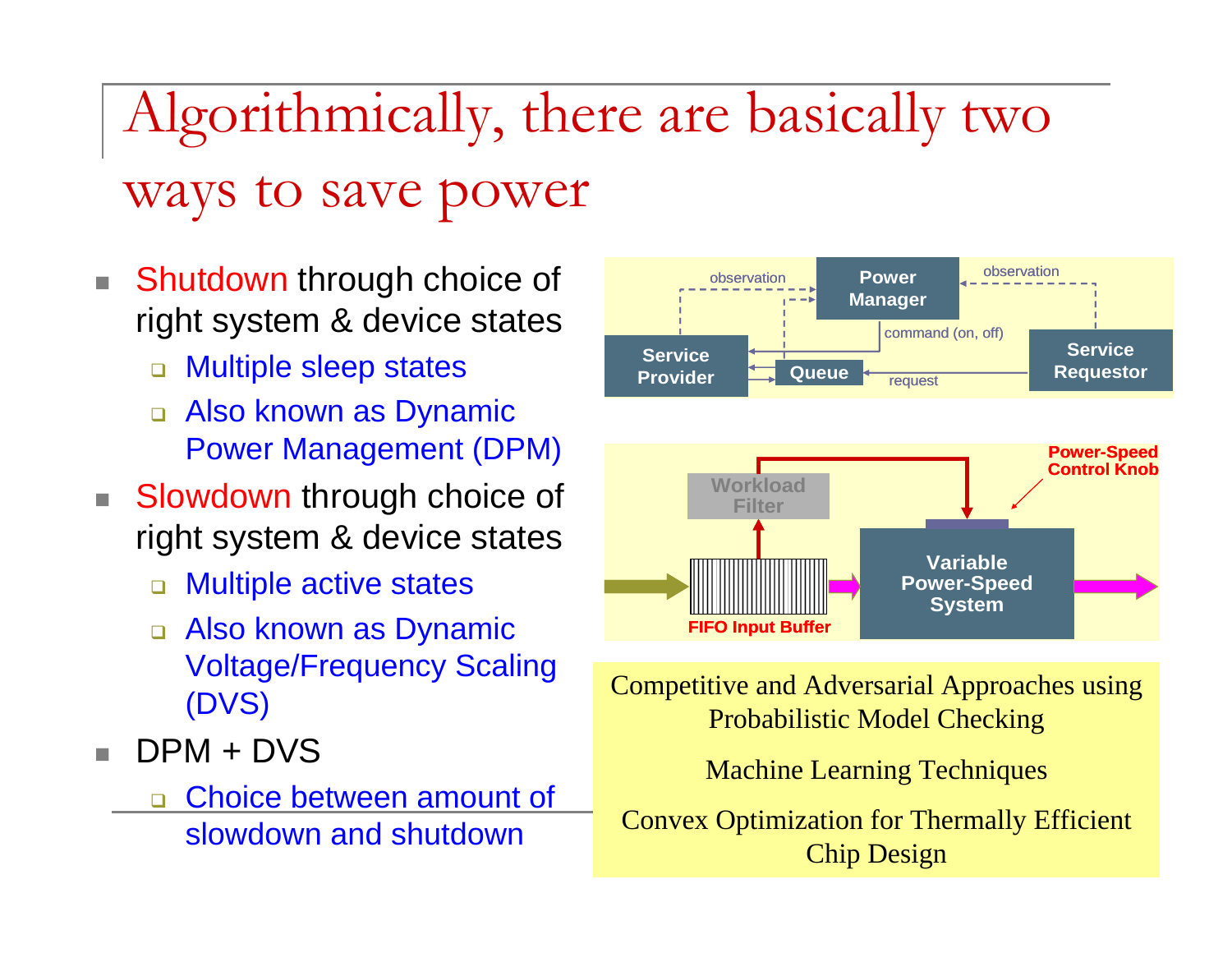# Our Work In This Context

- $\mathcal{L}_{\mathcal{A}}$  Quantitative bounds on the quality of DPM algorithms based on Competitive Analysis [TCAD 01]
- DPM strategies for devices with both multiple active and multiple sleep states  $[TCAD 02]$
- $\mathcal{L}_{\mathcal{A}}$ Critical speed when using DPM + DVS [SODA 03, TECS02]
- **The State**  Optimized slowdown methods under various timing SCENARIOS [TCOM 06, TCAD 06, DAC 05-06, ECRTS 04-05]
- $\mathcal{L}_{\mathcal{A}}$  Model the system as a game between DPM algorithm and an non-deterministic adversary to verify competitive ratio [TVLSI 05]
- **Parameterized job scheduling problems** [DCOSS 08, INFOCOM 09]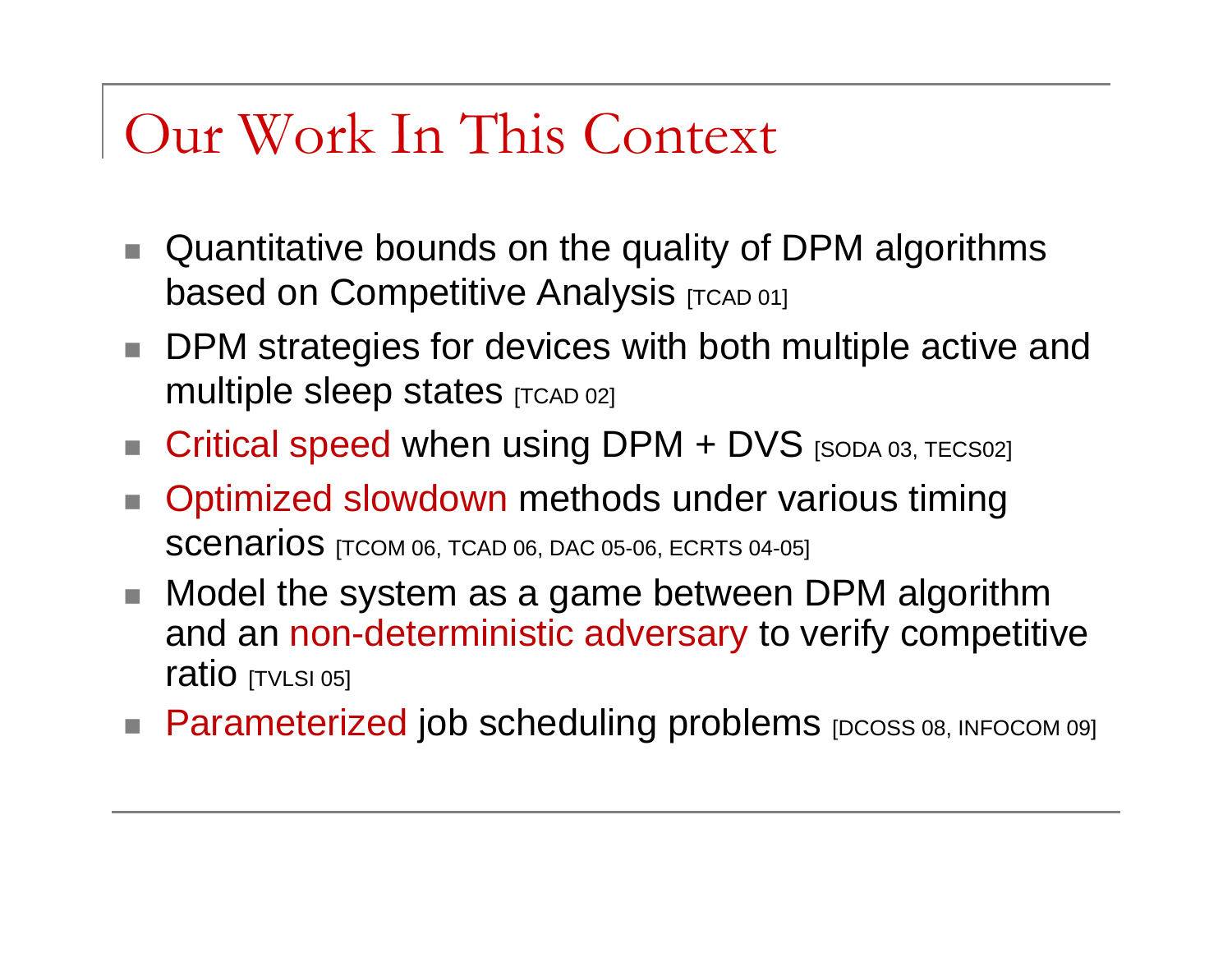# Multi-state DPM: Lower Envelope

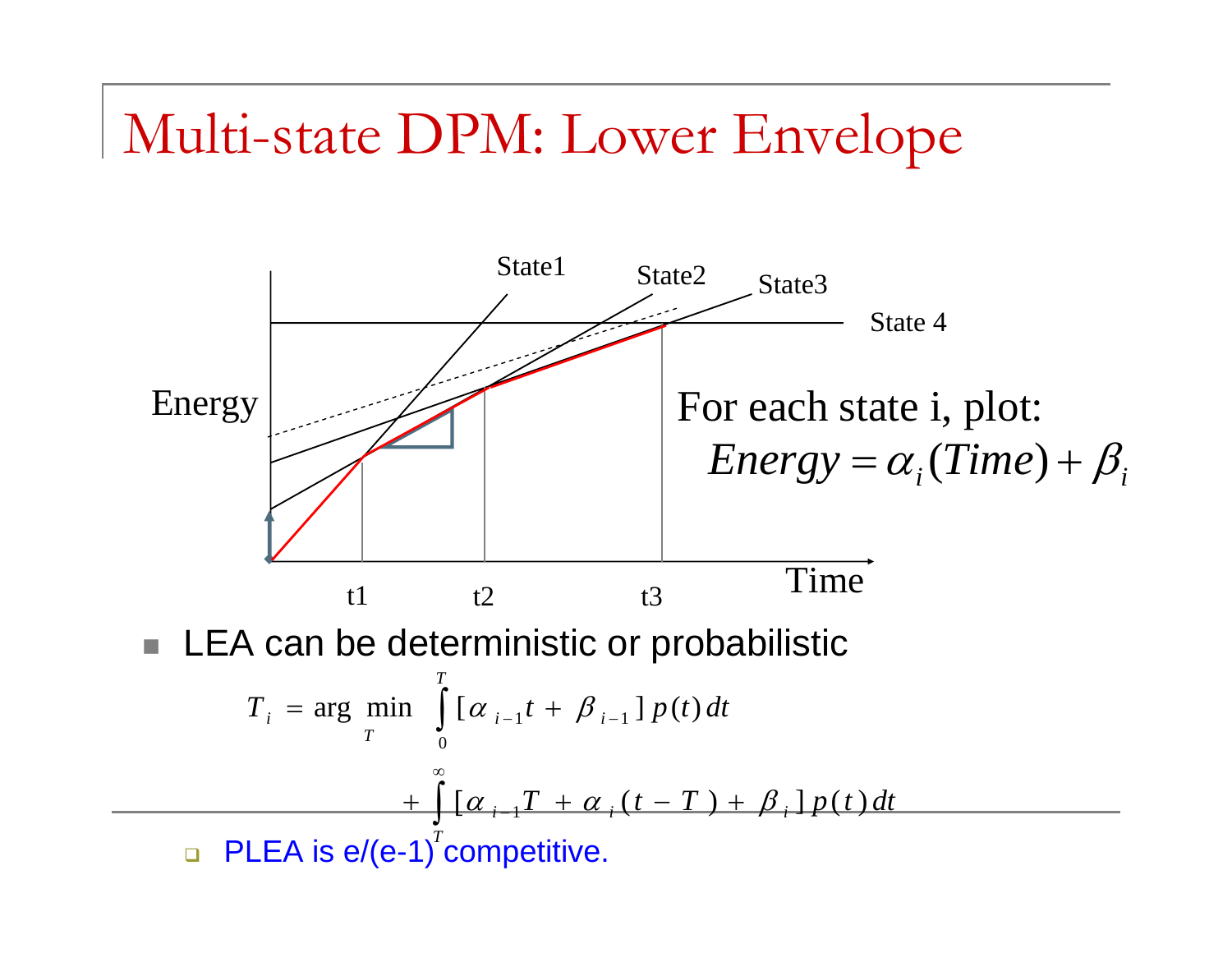# Lessons from Slowdown, Shutdown

- Slowdown eventually reaches a limit w.r.t. to work done, quality, timing
- Shutdown keeps giving *if* 
	- □ There is heterogeneity: large difference between "on" and "off" power
	- □ Keep finding opportunities to duty-cycle actions by using higher level semantics.



**Need to reach higher layers for shutdown**  Æ **power/energy awareness.**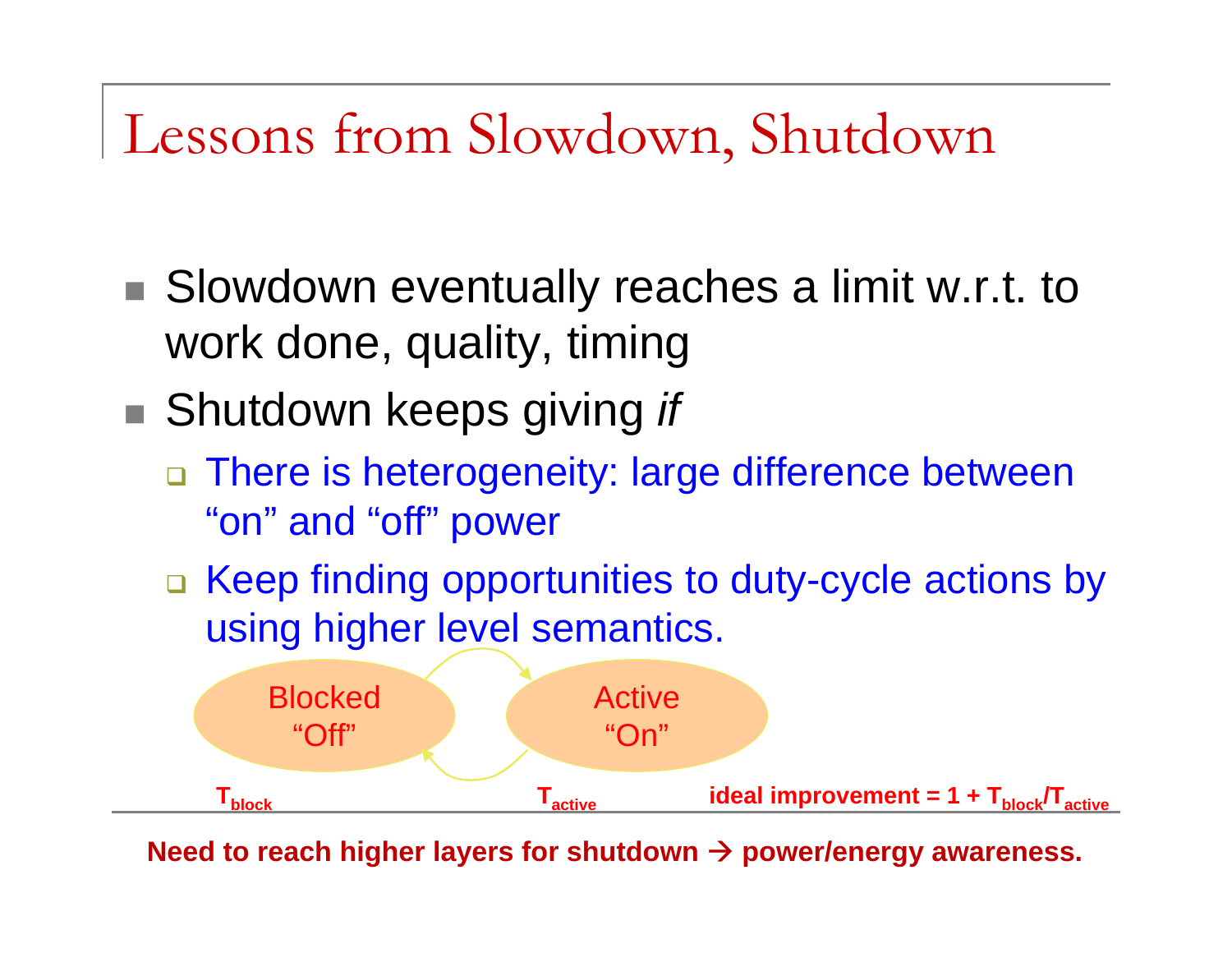# What does is mean to be 'aware'?

- $\overline{\mathbb{R}^n}$  That the application and the services know about energy, power
	- $\Box$  File system, memory management, process scheduling
	- □ Make each of them energy aware
- $\mathbf{r}$  How does one make software to be "aware"?
	- $\Box$  Use "reflectivity" in software to build adaptive software
	- $\Box$  Ability to reason about and act upon itself (OS, MW)

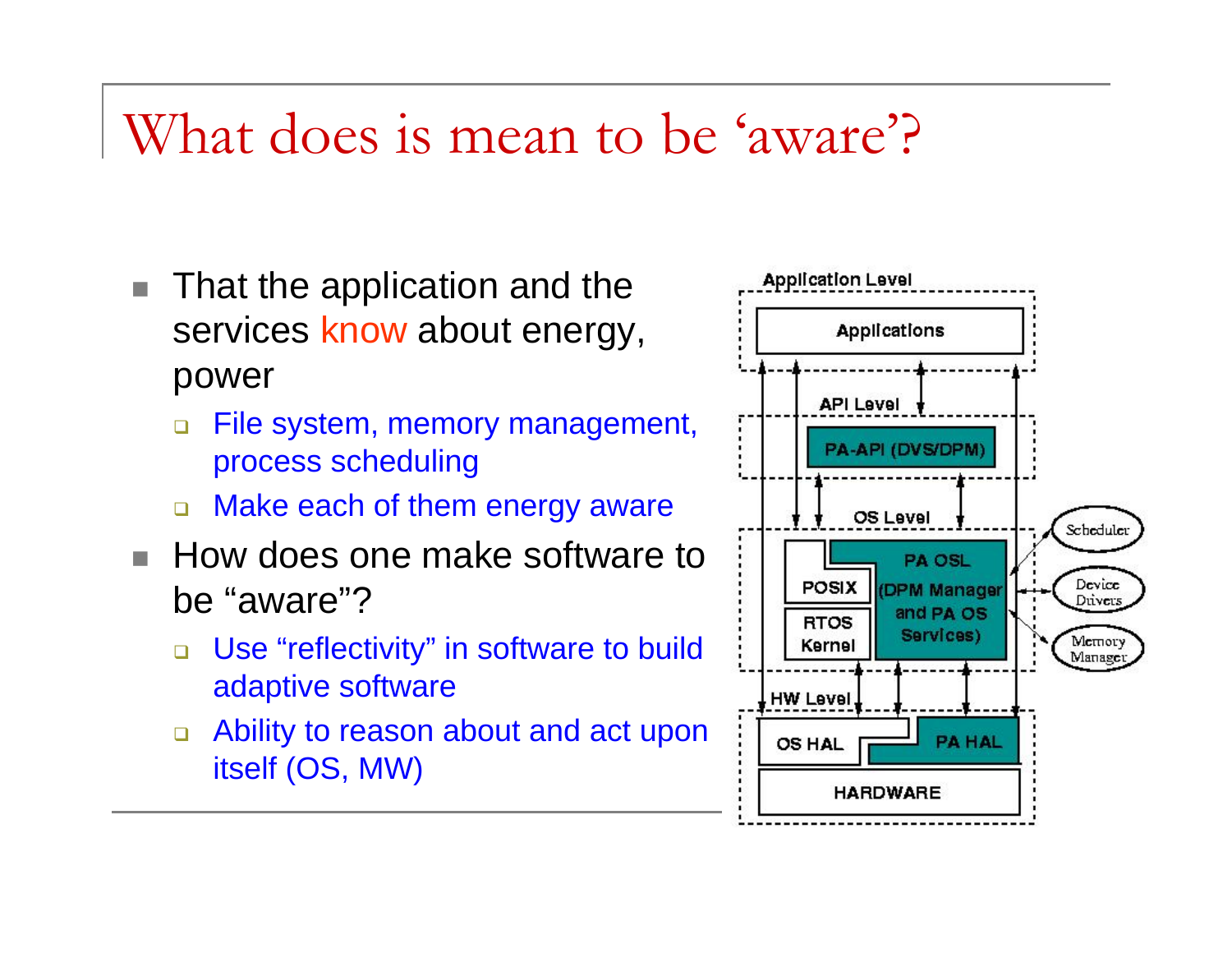# Example: Program Phases & Power Control

- 1. Characterize application offline
	- $\Box$  Divide an application into phases of execution
		- u A group of program intervals executing similar code
	- $\Box$  Each phase has similar demand on resources, energy use
		- a. Similar code, similar resource demands (memory, IPC)
- 2. Annotate source code
	- $\Box$ Phase signatures
- 3. Enable OS (and hardware) to recognize signature
	- ❏ Smart hardware and/or online learning techniques
- 4. Dynamically tune the power manager
	- $\Box$ As application moves from one phase to another.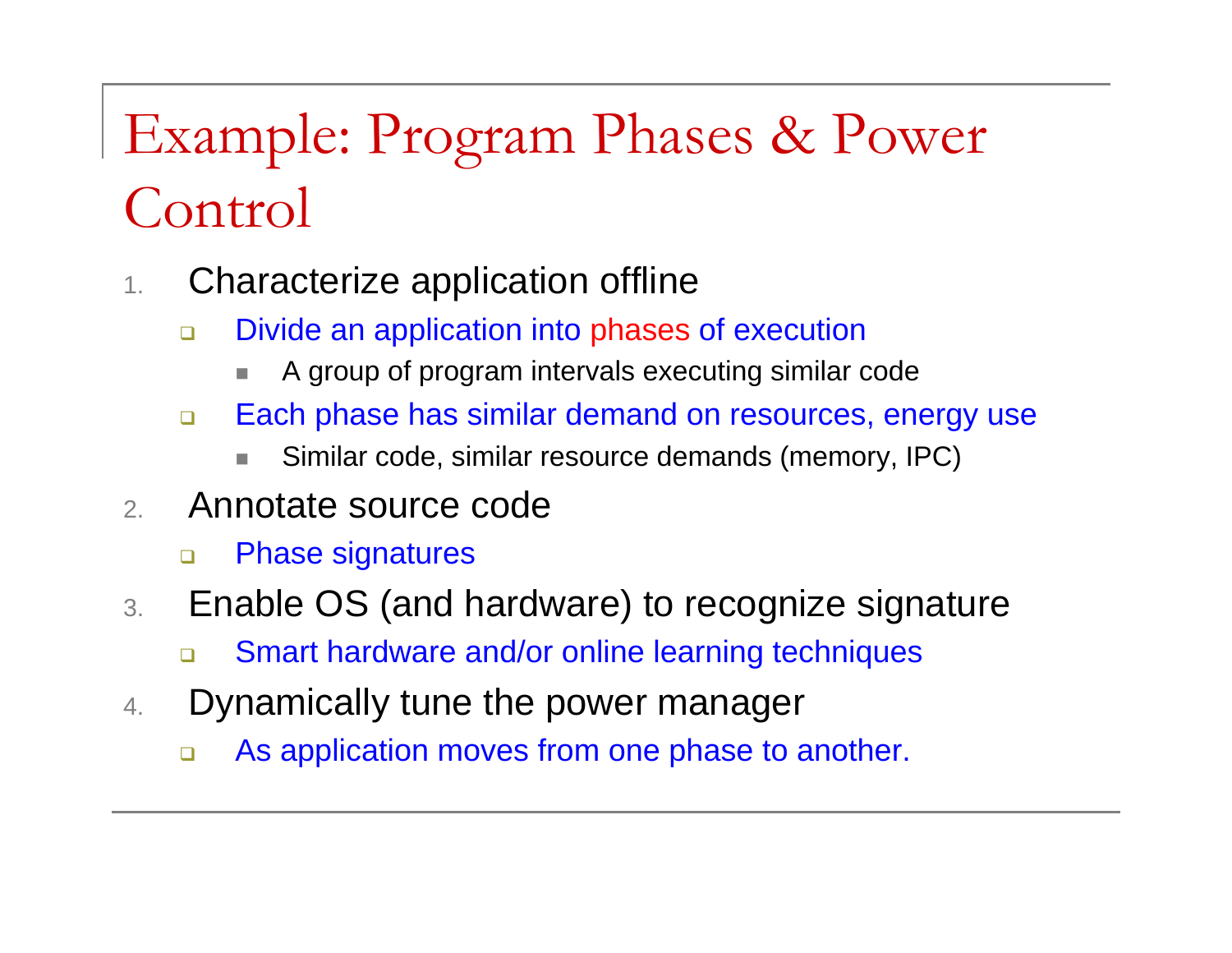# Matching Signatures at Runtime



- $\mathbb{R}^3$  Use performance counters:
	- $\Box$ Can be programmed to generate an interrupt on specified counts
- $\mathcal{L}_{\mathcal{A}}$  ISR provides matching with the meta data and mode changes
	- $\Box$ Every S\*10,000 loop branches try a match
	- $\Box$ Phase matching can also be done in hardware
- $\mathcal{L}_{\mathcal{A}}$  Notify power manager to trigger proper action (memory bank shutdowns)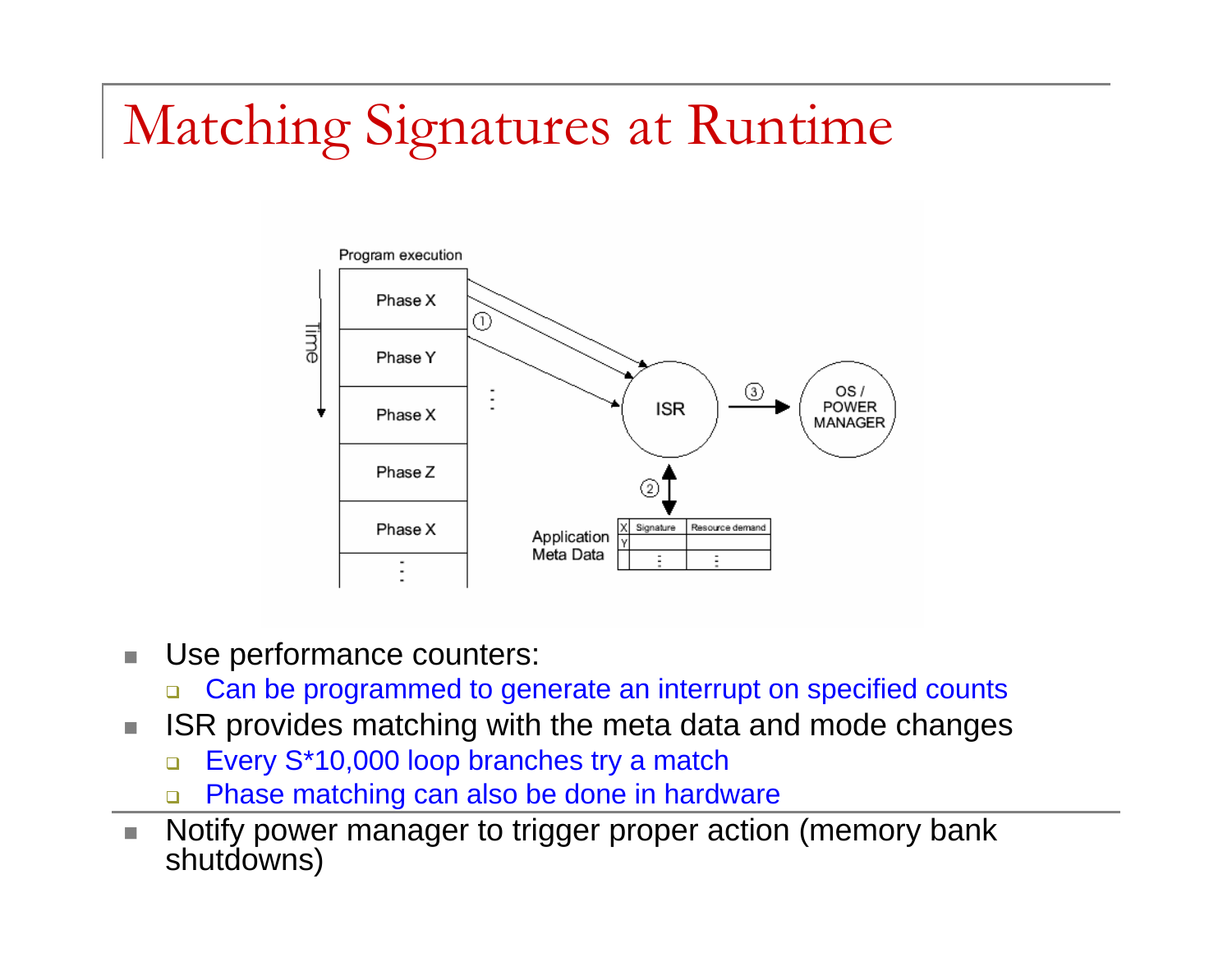# Results – Normalized to NAP



Average among bzip, mpeg, ghostscript and ADPCM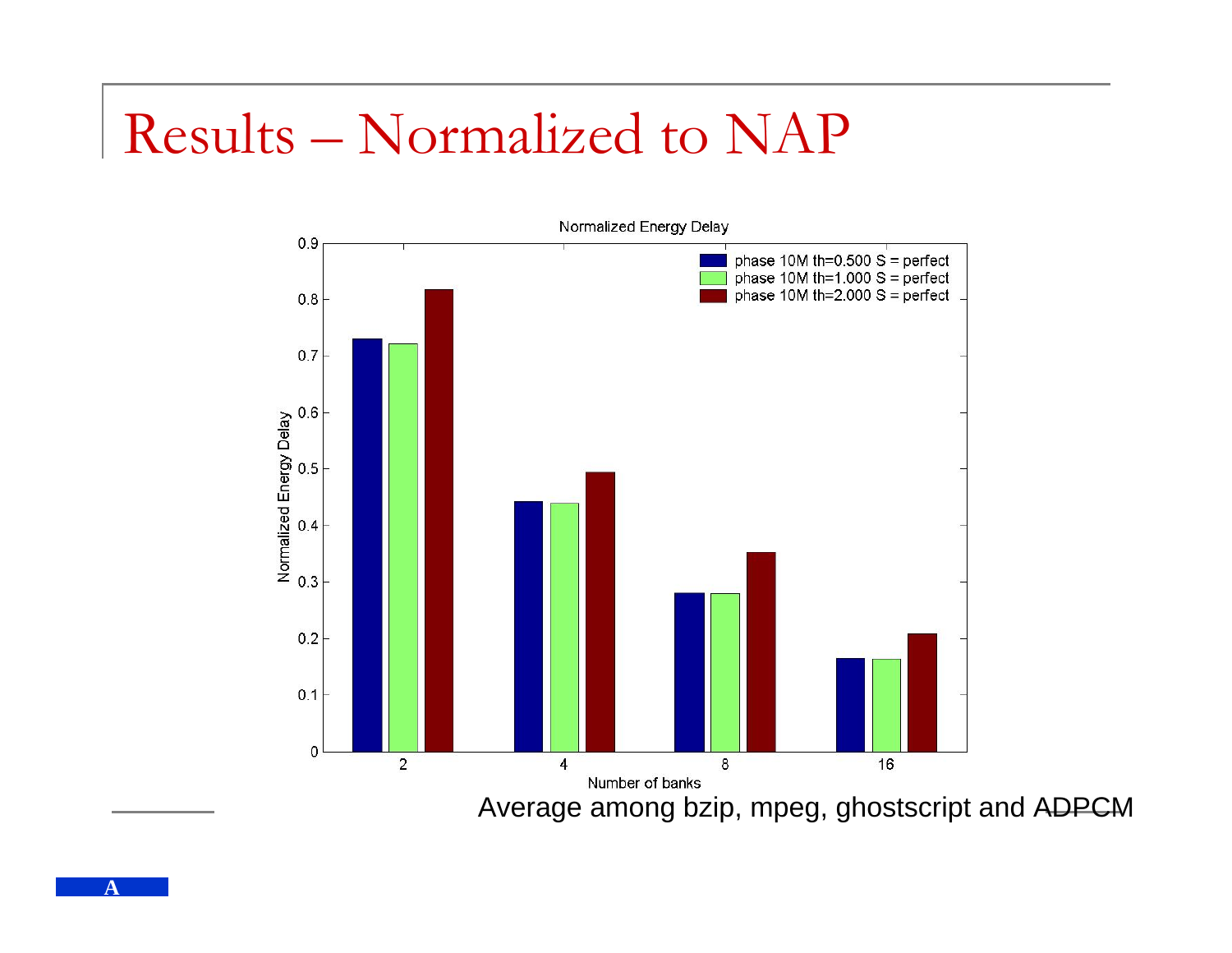# Results - overheads

- a. Approx. 350K instructions for every 10,000 loop branch instructions
- $\Box$  Number of instructions executed by the match algorithm at every 10,000 loop branches to match a partial signature (500 instructions per phase)

| # of phases | # instructions | overhead |
|-------------|----------------|----------|
| 5           | 2,580          | $0.7\%$  |
| <b>10</b>   | 4,500          | $1\%$    |
| <b>20</b>   | 8,280          | 2%       |
| 30          | 12,060         | 3%       |

- $\sim$  Size overhead. 4 bytes per inter arrival estimate per bank / phase. 4 x 16 x 10 = 640 bytes assuming 16 banks and 10 phases.
- P) The signatures take1280 bytes for 10 phases. Total of 2KB of meta data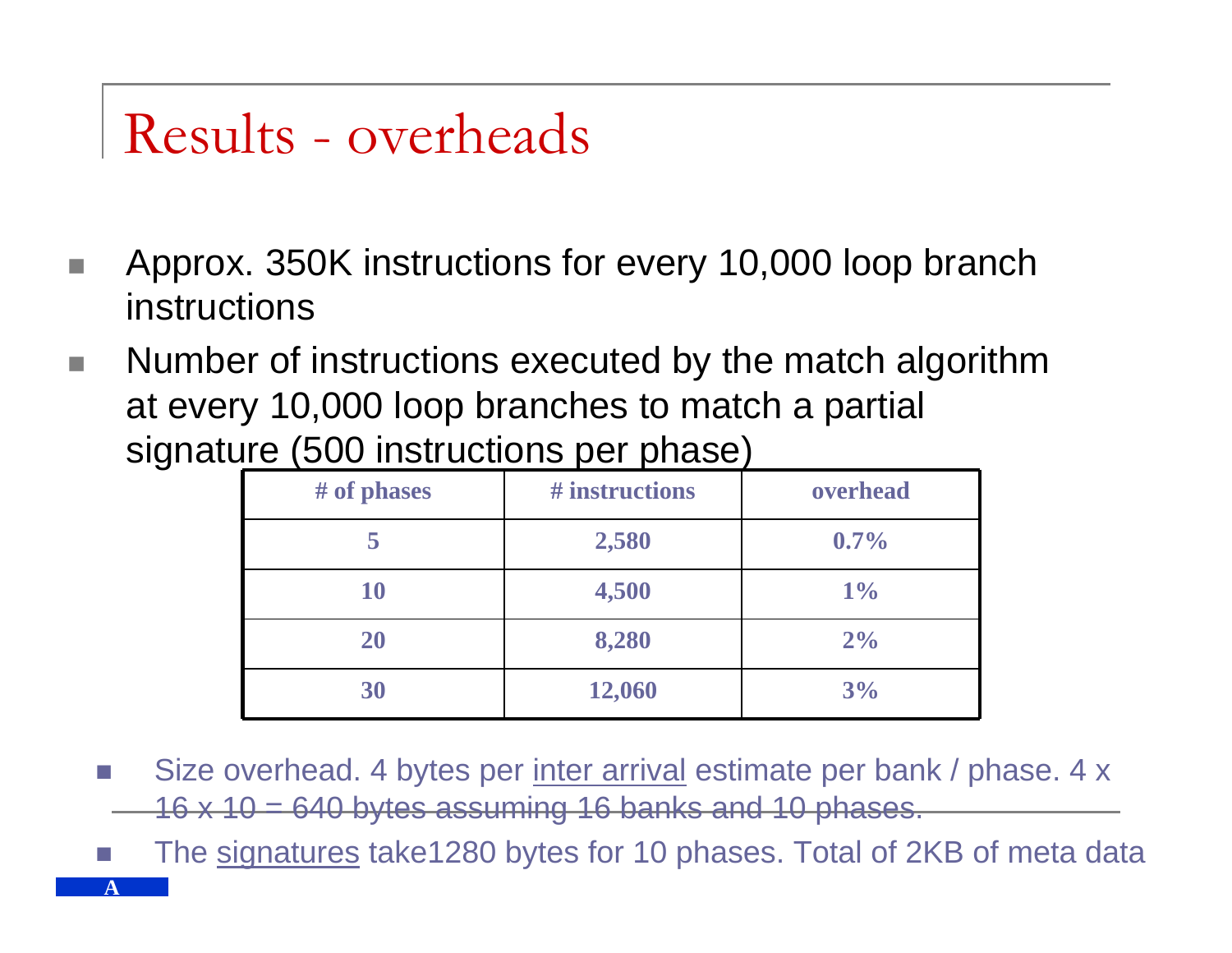# Takeaways

- **Algorithmically we look for the right combination** of slowdown and shutdown strategies
	- $\Box$  Driven by increasingly real, accurate and timely sensor data that push the available slack to thermal limits
- **Architecturally we look for the right organization** of components for maximal duty cycling
- Future increases in energy efficiency lie in architectures that enable aggressive duty cycling
	- $\Box$  By continually reaching to the higher levels of decision making, capturing intent.

**"Future lies in system architectures built for aggressive duty-cycling"**